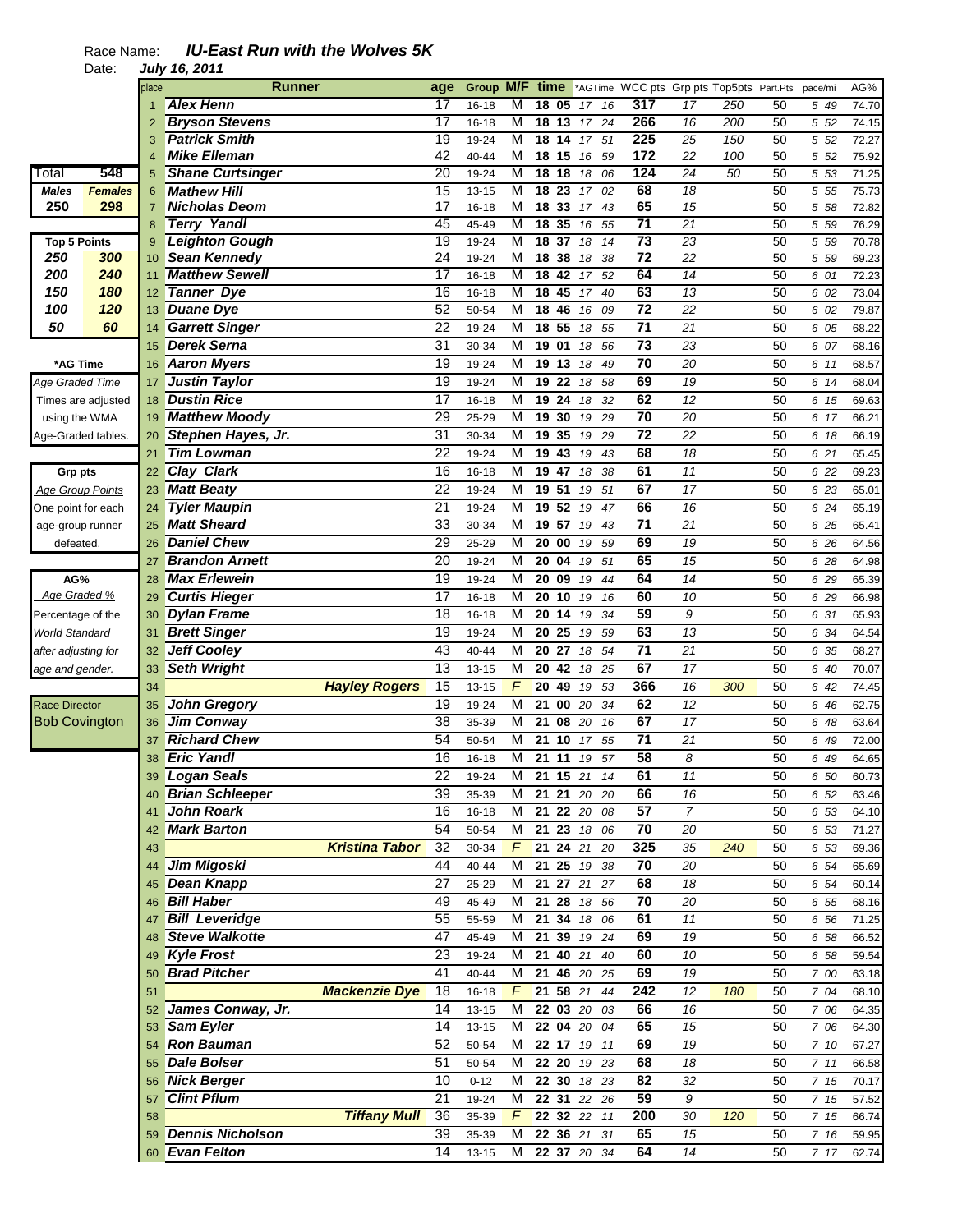| place | <b>Runner</b>                 | age             | Group M/F time |                |                    |    |    |    | *AGTime WCC pts Grp pts Top5pts Part.Pts |                  |    |    | pace/mi | AG%   |
|-------|-------------------------------|-----------------|----------------|----------------|--------------------|----|----|----|------------------------------------------|------------------|----|----|---------|-------|
| 61    | <b>Jeff Smith</b>             | 48              | 45-49          | M              | 22 38              |    | 20 | 07 | 68                                       | 18               |    | 50 | 717     | 64.13 |
| 62    | <b>Abby Oliver</b>            | 16              | 16-18          | F              | 22 39 21           |    |    | 54 | 121                                      | 11               | 60 | 50 | 7 17    | 67.57 |
| 63    | <b>Matthew DeVilbiss</b>      | 18              | $16 - 18$      | M              | 22 40 21           |    |    | 55 | 56                                       | 6                |    | 50 | 7 18    | 58.85 |
| 64    | <b>Gabe Shepherd</b>          | 15              | $13 - 15$      | M              | 22                 | 41 | 21 | 01 | 63                                       | 13               |    | 50 | 718     | 61.37 |
| 65    | <b>Jenna Barker</b>           | 11              | $0 - 12$       | F              | 22 46              |    | 20 | 15 | 81                                       | 31               |    | 50 | 7 20    | 73.09 |
| 66    | <b>Hayley Meyer</b>           | 11              | $0 - 12$       | F              | 22 53              |    | 20 | 21 | 80                                       | 30               |    | 50 | 7 22    | 72.72 |
| 67    | <b>Todd Barker</b>            | 46              | 45-49          | M              | 23 00              |    | 20 | 46 | 67                                       | 17               |    | 50 | 7 24    | 62.13 |
|       | <b>Michael Pointis</b>        | 25              | 25-29          | M              | 23 03 23           |    |    | 03 | 67                                       | 17               |    | 50 | 7 25    | 55.97 |
| 68    | <b>Alexis Vanbastelaer</b>    | 18              |                | F              | 23 07              |    |    |    | 60                                       |                  |    |    |         |       |
| 69    |                               |                 | 16-18          |                |                    |    | 22 | 52 |                                          | 10               |    | 50 | 7 26    | 64.72 |
| 70    | <b>George Sowers</b>          | 40              | 40-44          | М              | 23 11              |    | 21 | 55 | 68                                       | 18               |    | 50 | 7 28    | 58.88 |
| 71    | <b>Rick Moore</b>             | 52              | 50-54          | M              | 23 13              |    | 19 | 59 | 67                                       | 17               |    | 50 | 7 28    | 64.56 |
| 72    | <b>Sean Andreas</b>           | 27              | 25-29          | M              | 23 14 23           |    |    | 14 | 66                                       | 16               |    | 50 | 7 29    | 55.52 |
| 73    | <b>Trent Trimble</b>          | 15              | 13-15          | M              | 23 15 21           |    |    | 33 | 62                                       | 12               |    | 50 | 7 29    | 59.88 |
| 74    | <b>Hannah Stegall</b>         | 17              | 16-18          | F              | 23 23 22           |    |    | 54 | 59                                       | 9                |    | 50 | 7 32    | 64.65 |
| 75    | <b>Nicole Andreas</b>         | $\overline{28}$ | 25-29          | F              | 23 27              |    | 23 | 27 | 84                                       | 34               |    | 50 | 7 33    | 63.11 |
| 76    | <b>Mike Taylor</b>            | 44              | 40-44          | М              | 23 28 21           |    |    | 31 | 67                                       | 17               |    | 50 | 7 33    | 59.95 |
| 77    | <b>Brian Hewitt</b>           | 38              | 35-39          | M              | 23                 | 38 | 22 | 40 | 64                                       | 14               |    | 50 | 7 36    | 56.91 |
| 78    | <b>Courtney Phillips</b>      | 14              | $13 - 15$      | F              | 23 45              |    | 22 | 22 | 65                                       | 15               |    | 50 | 7 39    | 66.16 |
| 79    | <b>Joel Flora</b>             | 43              | 40-44          | M              | 23 46              |    | 21 | 58 | 66                                       | 16               |    | 50 | 7 39    | 58.74 |
| 80    | <b>Matt Logston</b>           | 31              | 30-34          | M              | 23 50              |    | 23 | 43 | 70                                       | 20               |    | 50 | 7 40    | 54.39 |
| 81    | Joseph Wambo                  | 33              | 30-34          | M              | 23 51              |    | 23 | 35 | 69                                       | 19               |    | 50 | 741     | 54.72 |
| 82    | <b>Dave Snow</b>              | 34              | 30-34          | м              | 23 52 23           |    |    | 29 | 68                                       | 18               |    | 50 | 741     | 54.93 |
| 83    | <b>Frank Donahue</b>          | 50              | 50-54          | M              | 23 57              |    | 20 | 57 | 66                                       | 16               |    | 50 | 7 43    | 61.58 |
| 84    | <b>Ray Seals</b>              | 23              | 19-24          | м              | 23 58 23           |    |    | 58 | 58                                       | 8                |    | 50 | 743     | 53.82 |
| 85    | <b>Brian Johnson</b>          | 26              | 25-29          | M              | 23 59 23           |    |    | 59 | 65                                       | 15               |    | 50 | 7 43    | 53.79 |
| 86    | <b>Arlene Berger</b>          | 35              | 35-39          | F              | 24 05              |    | 23 | 48 | 79                                       | 29               |    | 50 | 7 45    | 62.18 |
| 87    | <b>Rod Waltz</b>              | 50              | 50-54          | M              | 24 08 21           |    |    | 07 | 65                                       | 15               |    | 50 | 7 46    | 61.11 |
| 88    | <b>Aaron Ervin</b>            | 27              | 25-29          | M              | 24 10 24           |    |    | 10 | 64                                       | 14               |    | 50 | 7 47    | 53.38 |
| 89    | <b>Alec Farrough-Waters</b>   | 17              | $16 - 18$      | M              | 24 14              |    | 23 | 09 | 55                                       | 5                |    | 50 | 7 48    | 55.74 |
| 90    | <b>Andrew Hoover</b>          | 15              | $13 - 15$      | м              | 24 15              |    | 22 | 28 | 61                                       | 11               |    | 50 | 7 48    | 57.41 |
| 91    | <b>Brenda Burns</b>           | 53              | 50-54          | F              | 24 23 20           |    |    | 13 | 73                                       | 23               |    | 50 | 7 51    | 73.20 |
|       | Jacob Berger                  | 11              | $0 - 12$       | М              | 24 27              |    | 20 | 37 | 81                                       | 31               |    | 50 | 7 52    |       |
| 92    | <b>Donald Beatty</b>          | 42              |                | M              | 24 35 22           |    |    |    | 65                                       | 15               |    | 50 |         | 62.56 |
| 93    | <b>Katherine Frank</b>        | 39              | 40-44          | F              | $\overline{24}$ 43 |    |    | 53 | 78                                       |                  |    |    | 7 55    | 56.36 |
| 94    |                               |                 | 35-39          |                | 24 52              |    | 23 | 55 |                                          | 28               |    | 50 | 7 57    | 61.88 |
| 95    | <b>Amy Rodeghero</b>          | 27              | 25-29          | F              |                    |    | 24 | 52 | 83                                       | 33               |    | 50 | 8 00    | 59.52 |
| 96    | <b>Sarah Hornak</b>           | 15              | 13-15          | F              | 24 58              |    | 23 | 51 | 64                                       | 14               |    | 50 | 8 02    | 62.07 |
| 97    | <b>John Berger</b>            | 34              | 30-34          | М              | 25 01              |    | 24 | 37 | 67                                       | 17               |    | 50 | 8 03    | 52.40 |
| 98    | <b>Payton VanMiddlesworth</b> | 10              | $0 - 12$       | F              | 25 03 21           |    |    | 44 | 79                                       | 29               |    | 50 | 8 04    | 68.11 |
| 99    | <b>Gabe Beatty</b>            | 11              | $0 - 12$       | М              | 25 07 21           |    |    | 11 | 80                                       | 30               |    | 50 | 8 05    | 60.90 |
|       | 100 Jesse Jaynes              | 38              | 35-39          | M              | 25 12 24           |    |    | 10 | 63                                       | 13               |    | 50 | 8 07    | 53.37 |
|       | 101 Matt Amos                 | 33              | 30-34          | M              | 25 13 24           |    |    | 56 | 66                                       | 16               |    | 50 | 8 07    | 51.75 |
|       | 102 Joe Gibbs                 | 23              | 19-24          | M              | 25 14 25           |    |    | 14 | 57                                       | $\boldsymbol{7}$ |    | 50 | 8 07    | 51.12 |
|       | 103 Jordan Hazelrigg          | 14              | $13 - 15$      | M              | 25 16 22           |    |    | 58 | 60                                       | 10               |    | 50 | 8 08    | 56.16 |
| 104   | <b>Kelli Stokes</b>           | 31              | 30-34          | $\overline{F}$ | 25 17 25           |    |    | 15 | 84                                       | 34               |    | 50 | 8 08    | 58.61 |
| 105   | <b>Jasmine Frasher</b>        | 19              | 19-24          | F              | 25 18 25           |    |    | 12 | 70                                       | 20               |    | 50 | 8 0 9   | 58.73 |
|       | 106 Brad Lambright            | 46              | 45-49          | M              | 25 19 22           |    |    | 51 | 66                                       | 16               |    | 50 | 8 0 9   | 56.44 |
| 107   | <b>Leslie Rogers</b>          | 35              | 35-39          | F              | 25 21 25           |    |    | 03 | 77                                       | 27               |    | 50 | 8 10    | 59.07 |
|       | 108 Bill Marker               | 50              | 50-54          | M              | 25 22 22           |    |    | 11 | 64                                       | 14               |    | 50 | 8 10    | 58.14 |
| 109   | <b>Maria Teresa Herd</b>      | 31              | 30-34          | F              | 25 24 25           |    |    | 22 | 83                                       | 33               |    | 50 | 8 11    | 58.34 |
|       | 110 Chris Byrd                | 32              | 30-34          | M              | 25 28 25           |    |    | 16 | 65                                       | 15               |    | 50 | 8 12    | 51.05 |
| 111   | <b>Emma Ross</b>              | 15              | $13 - 15$      | F              | $25\ 30\ 24$       |    |    | 21 | 63                                       | 13               |    | 50 | 8 12    | 60.77 |
|       | 112 Keith Webster             | 46              | 45-49          | M              | 25 32 23           |    |    | 03 | 65                                       | 15               |    | 50 | 8 13    | 55.96 |
|       | 113 Scott Trimble             | 42              | 40-44          | м              | 25 34 23           |    |    | 48 | 64                                       | 14               |    | 50 | 8 14    | 54.20 |
|       | 114 Bob Gibbs                 | 59              | 55-59          | M              | 25 43 20           |    |    | 52 | 60                                       | 10               |    | 50 | 8 17    | 61.83 |
|       | 115 Ronnie Lindley            | 55              | 55-59          | M              | 25 44 21           |    |    | 36 | 59                                       | 9                |    | 50 | 8 17    | 59.71 |
| 116   | <b>Nicole Thomas</b>          | $\overline{27}$ | 25-29          | F              | 25 51 25           |    |    | 51 | 82                                       | 32               |    | 50 | 8 19    | 57.25 |
|       | 117 Michael Johnson           | 48              | 45-49          | M              | 25 56 23           |    |    | 03 | 64                                       | 14               |    | 50 | 8 21    | 55.97 |
|       | 118 Josh Davis                | 35              | 35-39          | M              | 25 59 25           |    |    | 26 | 62                                       | 12               |    | 50 | 8 2 2   | 50.72 |
|       | 119 Brett Kirsch              | 22              | 19-24          | M              | 26 00 25           |    |    | 59 | 56                                       | 6                |    | 50 | 8 22    | 49.64 |
| 120   | <b>Eileen Cravens</b>         | 54              | 50-54          | F              | 26 02 21           |    |    | 18 | 72                                       | 22               |    | 50 | 8 2 3   | 69.48 |
|       |                               |                 |                |                |                    |    |    |    |                                          |                  |    |    |         |       |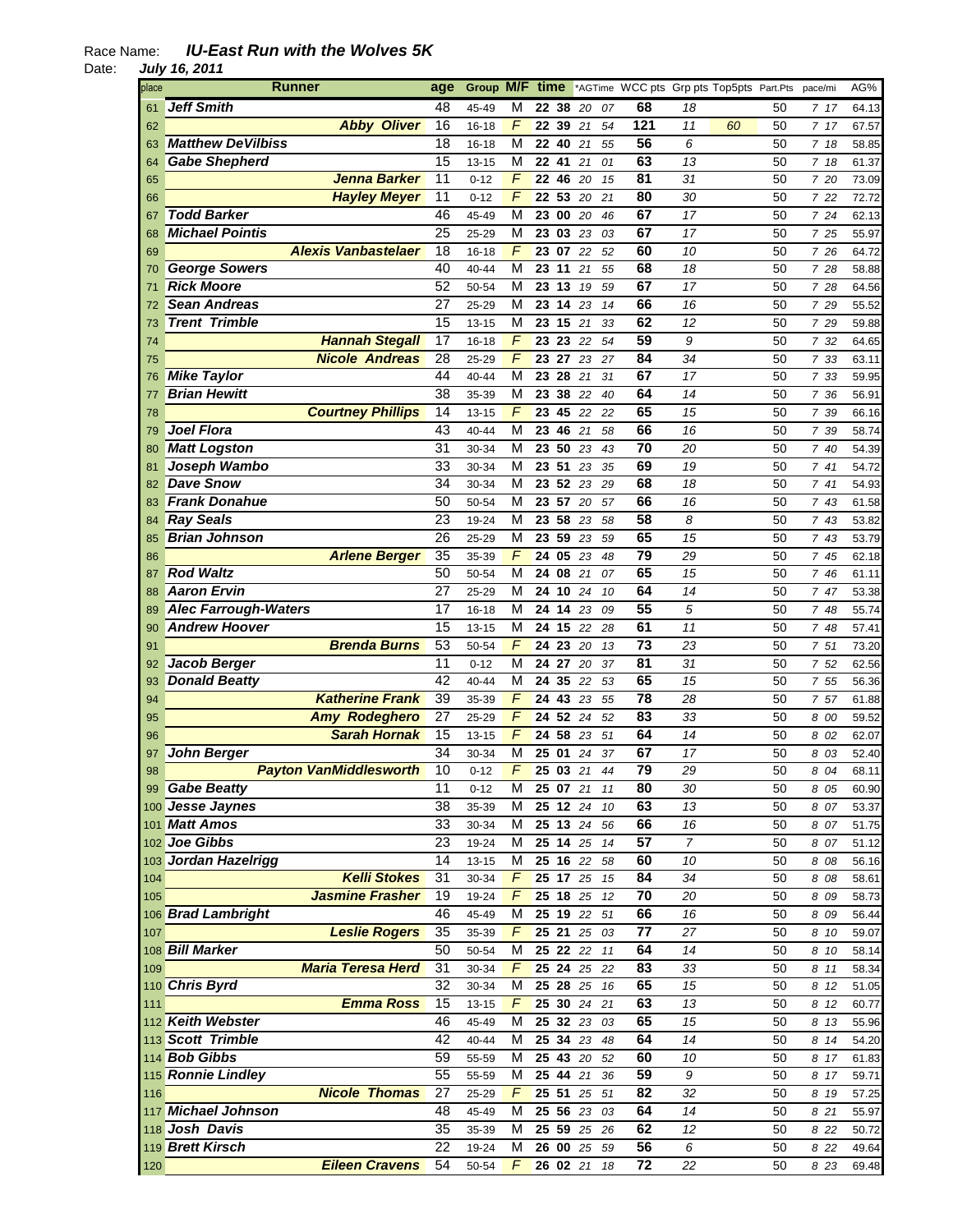| place | Runner                     | age | Group M/F time                       |       |             |    |                 | *AGTime WCC pts Grp pts Top5pts Part.Pts |    | pace/mi | AG%   |
|-------|----------------------------|-----|--------------------------------------|-------|-------------|----|-----------------|------------------------------------------|----|---------|-------|
|       | 121 Kevin Scripture        | 43  | М<br>40-44                           | 26 09 | 24          | 10 | 63              | 13                                       | 50 | 8 25    | 53.39 |
|       | 122 Zakk Wolf              | 17  | М<br>16-18                           |       | 26 10<br>24 | 59 | 54              | 4                                        | 50 | 8 25    | 51.62 |
|       | 123 Chris Larsen           | 40  | M<br>40-44                           | 26 11 | 24          | 45 | 62              | 12                                       | 50 | 8 26    | 52.13 |
|       | 124 Brian Barker           | 41  | M<br>40-44                           | 26 12 | 24          | 35 | 61              | 11                                       | 50 | 8 26    | 52.49 |
|       | 125 Spencer Sharp          | 22  | M<br>19-24                           |       | 26 29 26    | 28 | 55              | 5                                        | 50 | 8 31    | 48.73 |
|       | 126 Bronson Dye            | 13  | M<br>13-15                           | 26 30 | 23          | 34 | 59              | 9                                        | 50 | 8 32    | 54.73 |
|       | <b>Steven Dick</b>         | 49  | M<br>45-49                           | 26 33 | 23          | 25 | 63              | 13                                       | 50 |         |       |
| 127   | <b>Sonia Maker</b>         | 48  | F                                    | 26 37 |             |    | 83              |                                          |    | 8 33    | 55.11 |
| 128   |                            |     | 45-49                                |       | 23          | 32 |                 | 33                                       | 50 | 8 34    | 62.88 |
| 129   | <b>Stephen Scruggs</b>     | 16  | M<br>16-18                           |       | 26 47 25    | 14 | 53              | 3                                        | 50 | 8 37    | 51.14 |
| 130   | <b>Christie Larsen</b>     | 37  | F<br>35-39                           | 26 48 | 26          | 15 | 76              | 26                                       | 50 | 8 38    | 56.39 |
| 131   | <b>JR McMullen</b>         | 32  | М<br>30-34                           | 26 49 | 26          | 36 | 64              | 14                                       | 50 | 8 38    | 48.48 |
| 132   | <b>Tonya Paxton</b>        | 24  | F<br>19-24                           |       | 26 50<br>26 | 50 | 69              | 19                                       | 50 | 8 38    | 55.16 |
|       | 133 Hennie vanNiekerk      | 47  | M<br>45-49                           | 26 52 | 24          | 04 | 62              | 12                                       | 50 | 8 39    | 53.60 |
|       | 134 Andy Eyler             | 16  | М<br>16-18                           |       | 26 53 25    | 19 | 52              | $\overline{c}$                           | 50 | 8 39    | 50.95 |
|       | 135 Jeremy Browning        | 29  | M<br>25-29                           | 26 56 | 26          | 55 | 63              | 13                                       | 50 | 8 40    | 47.94 |
|       | 136 Stephen Cox            | 35  | M<br>35-39                           | 27 03 | 26          | 29 | 61              | 11                                       | 50 | 8 42    | 48.72 |
| 137   | <b>Emily Vance</b>         | 15  | $\sqrt{ }$<br>13-15                  | 27 04 | 25          | 51 | 62              | 12                                       | 50 | 8 43    | 57.26 |
|       | 138 Cliff Dickman          | 13  | M<br>13-15                           |       | 27 10 24    | 10 | 58              | 8                                        | 50 | 8 45    | 53.39 |
|       | 139 Doug Myers             | 56  | М<br>55-59                           | 27 13 | 22          | 39 | 58              | 8                                        | 50 | 8 4 6   | 56.94 |
|       | 140 Ray Blevins            | 53  | M<br>50-54                           |       | 27 15 23    | 16 | 63              | 13                                       | 50 | 8 46    | 55.46 |
| 141   | <b>Tom Carrico</b>         | 58  | M<br>55-59                           | 27 17 | 22          | 20 | 57              | 7                                        | 50 | 8 47    | 57.77 |
|       | 142 Braden Whited          | 13  | М<br>$13 - 15$                       | 27 21 | 24          | 20 | 57              | 7                                        | 50 | 8 48    | 53.03 |
| 143   | <b>Joe Nocton</b>          | 56  | 55-59<br>М                           |       | 27 24 22    | 48 | 56              | 6                                        | 50 | 8 49    | 56.56 |
|       | 144 Mark Cox               |     |                                      |       |             |    | 63              |                                          |    |         |       |
|       |                            | 34  | М<br>30-34                           |       | 27 27 27    | 01 |                 | 13                                       | 50 | 8 50    | 47.76 |
| 145   | <b>Ashley Maloney</b>      | 28  | F<br>25-29                           |       | 27 30 27    | 30 | 81              | 31                                       | 50 | 8 51    | 53.82 |
| 146   | <b>Kaylee Bever</b>        | 17  | F<br>16-18                           |       | 27 31<br>26 | 56 | 58              | 8                                        | 50 | 8 51    | 54.94 |
| 147   | <b>Rich Mangan</b>         | 46  | M<br>45-49                           | 27    | 33<br>24    | 52 | 61              | 11                                       | 50 | 8 52    | 51.87 |
| 148   | <b>Emily Doering</b>       | 22  | F<br>19-24                           | 27    | 34<br>27    | 34 | 68              | 18                                       | 50 | 8 52    | 53.69 |
| 149   | <b>Chuck Shingledecker</b> | 68  | M<br>65-69                           | 27    | 35<br>20    | 38 | 53              | 3                                        | 50 | 8 53    | 62.53 |
| 150   | <b>Megan McNally</b>       | 13  | F<br>13-15                           |       | 27 37 25    | 35 | 61              | 11                                       | 50 | 8 53    | 57.84 |
| 151   | <b>Kathy Barton</b>        | 55  | F<br>55-59                           | 27 42 | 22          | 22 | 64              | 14                                       | 50 | 8 55    | 66.19 |
| 152   | <b>Jim McNally</b>         | 46  | M<br>45-49                           | 27    | 45<br>25    | 03 | 60              | 10                                       | 50 | 8 56    | 51.49 |
|       | 153 Evan Hoover            | 13  | M<br>13-15                           | 27    | 49<br>24    | 44 | 56              | 6                                        | 50 | 8 57    | 52.14 |
|       | 154 Greg Kurtz             | 54  | M<br>50-54                           | 27 51 | 23          | 35 | 62              | 12                                       | 50 | 8 58    | 54.72 |
| 155   | <b>Ruby Kaur</b>           | 13  | F<br>$13 - 15$                       | 27 56 | 25          | 53 | 60              | 10                                       | 50 | 8 59    | 57.18 |
|       | 156 Andrew Rodeghero       | 25  | М<br>25-29                           |       | 28 00 28    | 00 | 62              | 12                                       | 50 | 9 01    | 46.07 |
| 157   | <b>Aimee Weaver</b>        | 23  | F<br>19-24                           | 28 01 | 28          | 01 | 67              | 17                                       | 50 | 9 01    | 52.83 |
|       | 158 Nathan Dickman         | 10  | M<br>$0 - 12$                        |       | 28 02 22    | 54 | 79              | 29                                       | 50 | 9 01    | 56.32 |
|       | 159 Craig Ewing            | 34  | М<br>30-34                           |       | 28 05 27 38 |    | 62              | 12                                       | 50 | 9 02    | 46.68 |
| 160   | <b>Jessica McKinney</b>    | 34  | $\sqrt{ }$<br>30-34                  |       | 28 06 27    | 52 | 82              | 32                                       | 50 | 9 03    | 53.10 |
|       | 161 Mitchel Legg           | 28  | $25 - 29$<br>M                       |       | 28 07 28    | 07 | 61              | 11                                       | 50 | 9 03    | 45.88 |
|       | 162 Vincent Moore          | 54  | М<br>50-54                           |       | 28 14 23    | 54 | 61              | $11$                                     | 50 | 9 05    | 53.98 |
|       | 163 Robert May             | 27  | М                                    |       | 28 19 28    |    | 60              | 10                                       |    |         |       |
|       | <b>Ashley Foster</b>       |     | 25-29<br>$\overline{F}$              |       | 28 20 27    | 19 | 59              | 9                                        | 50 | 9 07    | 45.56 |
| 164   | 165 Adam Kibbey            | 15  | $13 - 15$                            |       |             | 04 |                 |                                          | 50 | 9 07    | 54.70 |
|       |                            | 14  | $\overline{\mathsf{M}}$<br>$13 - 15$ |       | 28 21 25    | 46 | 55              | 5                                        | 50 | 9 07    | 50.05 |
| 166   | <b>Kristen Deom</b>        | 16  | F<br>$16 - 18$                       |       | 28 23 27    | 27 | 57              | 7                                        | 50 | 9 08    | 53.92 |
| 167   | <b>Shawna Smith</b>        | 20  | F<br>19-24                           |       | 28 24 28    | 23 | 66              | 16                                       | 50 | 9 08    | 52.13 |
|       | 168 Craig Ayers            | 44  | M<br>40-44                           |       | 28 25 26    | 03 | 60              | 10                                       | 50 | 9 09    | 49.51 |
| 169   | <b>Amber Hall</b>          | 28  | F<br>25-29                           |       | 28 26 28    | 26 | 80              | 30                                       | 50 | 9 09    | 52.05 |
|       | 170 Wil Zinkan             | 10  | M<br>$0 - 12$                        |       | 28 27 23    | 15 | 78              | 28                                       | 50 | 9 09    | 55.49 |
| 171   | <b>Mary Zinkan</b>         | 35  | $\overline{F}$<br>35-39              |       | 28 28 28    | 08 | $\overline{75}$ | 25                                       | 50 | 9 10    | 52.61 |
| 172   | <b>Katie Emmenegger</b>    | 19  | F<br>19-24                           |       | 28 29 28    | 22 | 65              | 15                                       | 50 | 9 10    | 52.16 |
|       | 173 Gene Black             | 69  | M<br>65-69                           |       | 28 30 21    | 06 | 52              | $\overline{c}$                           | 50 | 9 10    | 61.15 |
|       | 174 Chad Ward              | 37  | M<br>35-39                           |       | 28 33 27    | 35 | 60              | 10                                       | 50 | 9 11    | 46.76 |
|       | 175 Jordan Harris          | 12  | M<br>$0 - 12$                        |       | 28 34 24    | 47 | 77              | 27                                       | 50 | 9 12    | 52.05 |
| 176   | <b>Gwynne Justice</b>      | 42  | $\overline{F}$<br>40-44              |       | 28 38 27    | 04 | 80              | 30                                       | 50 | 9 13    | 54.68 |
| 177   | <b>Mindy Ward</b>          | 40  | $\overline{F}$<br>40-44              |       | 28 39 27    | 32 | 79              | 29                                       | 50 | 9 13    | 53.77 |
|       | 178 Gabe Crowe             | 9   | М<br>$0 - 12$                        |       | 28 42 22    | 38 | 76              | 26                                       | 50 | 9 14    | 57.00 |
|       | 179 Colin Reynolds         | 31  | M<br>30-34                           |       | 28 44 28    | 36 | 61              | 11                                       | 50 | 9 15    | 45.11 |
|       | 180 Clifford Clark         | 57  | М<br>55-59                           |       | 28 47 23    | 45 | 55              | 5                                        | 50 | 9 16    | 54.30 |
|       |                            |     |                                      |       |             |    |                 |                                          |    |         |       |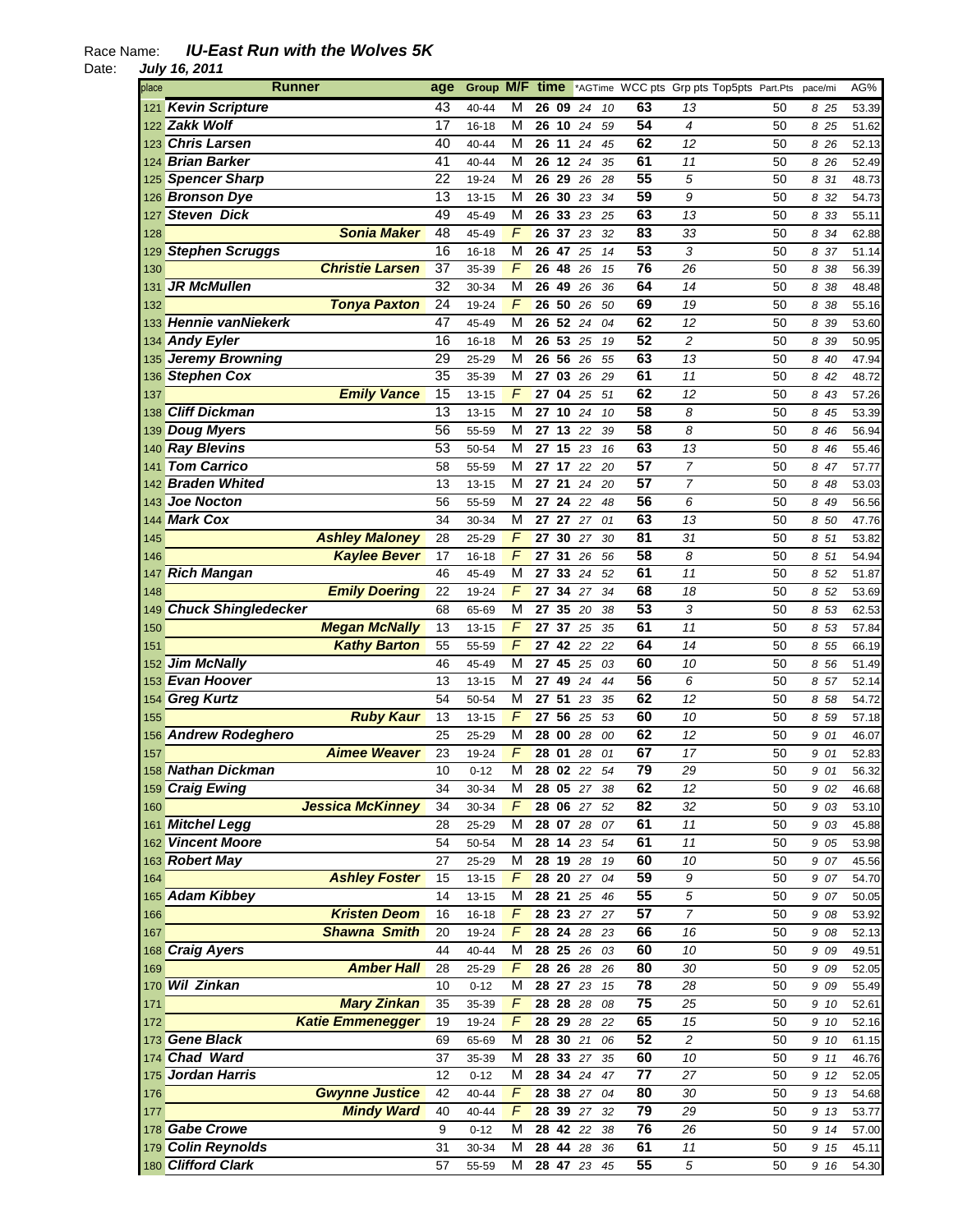| place | <b>Runner</b>                | age | Group M/F time |                |               |                         |        |    | *AGTime WCC pts Grp pts Top5pts Part.Pts |                |    | pace/mi | AG%   |
|-------|------------------------------|-----|----------------|----------------|---------------|-------------------------|--------|----|------------------------------------------|----------------|----|---------|-------|
| 181   | <b>Jeff Lohmoeller</b>       | 50  | 50-54          | М              |               | 28 49 25                |        | 12 | 60                                       | 10             | 50 | 917     | 51.18 |
| 182   | <b>Kate Hoover</b>           | 17  | 16-18          | F              |               | 28 50 28                |        | 14 | 56                                       | 6              | 50 | 9 17    | 52.43 |
| 183   | <b>Jennifer Hopkins</b>      | 28  | 25-29          | F              | 28 54         |                         | 28     | 54 | 79                                       | 29             | 50 | 918     | 51.21 |
| 184   | <b>Anita Dwenger</b>         | 46  | 45-49          | $\overline{F}$ | 29 00         |                         | 26     | 17 | 82                                       | 32             | 50 | 9 20    | 56.31 |
| 185   | <b>Julia Mays</b>            | 47  | 45-49          | $\overline{F}$ | 29 01         |                         | 25     | 59 | 81                                       | 31             | 50 | 9 20    | 56.97 |
|       | 186 Del Cofield              | 35  | 35-39          | M              | 29 02         |                         | 28     | 25 | 59                                       | 9              | 50 | 9 21    | 45.39 |
|       | <b>Joe Farlow</b>            | 36  |                | M              | 29 05         |                         | 28     | 18 | 58                                       | 8              | 50 | 9 22    |       |
| 187   |                              |     | 35-39          | F              |               |                         |        |    |                                          |                |    |         | 45.59 |
| 188   | <b>Alexa Lingg</b>           | 15  | 13-15          |                | 29 06         |                         | 27     | 47 | 58                                       | 8              | 50 | 9 22    | 53.26 |
| 189   | <b>Kevin Lingg</b>           | 35  | 35-39          | M              | 29 07         |                         | 28     | 30 | 57                                       | 7              | 50 | 9 22    | 45.26 |
| 190   | <b>Polly Wilde</b>           | 50  | 50-54          | F              | 29 11         |                         | 25     | 10 | 71                                       | 21             | 50 | 9 24    | 58.81 |
| 191   | <b>Jill Crowe</b>            | 36  | 35-39          | $\sqrt{ }$     |               | 29 15 28                |        | 47 | 74                                       | 24             | 50 | 9 25    | 51.42 |
|       | 192 Chip Foster              | 51  | 50-54          | M              |               | 29 17 25                |        | 24 | 59                                       | 9              | 50 | 9 26    | 50.77 |
| 193   | <b>Quyen Wolfe</b>           | 33  | 30-34          | F              | $29$ 18       |                         | 29     | 09 | 81                                       | 31             | 50 | 9 26    | 50.78 |
| 194   | <b>Charles Warner</b>        | 52  | 50-54          | M              |               | $\overline{29}$ 19 $25$ |        | 14 | $\overline{58}$                          | 8              | 50 | 9 26    | 51.13 |
| 195   | <b>Shulamite Wan</b>         | 27  | 25-29          | $\sqrt{ }$     | 29 23         |                         | 29     | 23 | 78                                       | 28             | 50 | 9 27    | 50.37 |
|       | 196 Aaron Johnson            | 35  | 35-39          | M              | 29 29         |                         | 28     | 51 | 56                                       | 6              | 50 | 9 29    | 44.70 |
| 197   | <b>Angie Carpenter</b>       | 36  | 35-39          | $\sqrt{ }$     | 29 34         |                         | 29     | 06 | 73                                       | 23             | 50 | 9 31    | 50.87 |
| 198   | <b>Lori Lowman</b>           | 20  | 19-24          | $\sqrt{ }$     |               | 29 40 29                |        | 39 | 64                                       | 14             | 50 | 9 33    | 49.91 |
| 199   | <b>Austin Farlow</b>         | 8   | $0 - 12$       | M              | 29 41         |                         | 22     | 30 | 75                                       | 25             | 50 | 9 33    | 57.34 |
|       | <b>Stephanie Farlow</b>      |     |                | $\sqrt{ }$     | 29 49         |                         |        |    | 80                                       |                |    |         |       |
| 200   |                              | 33  | 30-34          |                |               |                         | 29     | 40 |                                          | 30             | 50 | 9 36    | 49.90 |
| 201   | <b>Melissa Johnson</b>       | 30  | 30-34          | F              | 29 49         |                         | 29     | 48 | 79                                       | 29             | 50 | 9 36    | 49.65 |
|       | 202 Ryan Ayers               | 14  | 13-15          | M              | 29 53         |                         | 27     | 10 | 54                                       | $\overline{4}$ | 50 | 9 37    | 47.48 |
| 203   | <b>Mary Catey</b>            | 46  | 45-49          | $\sqrt{ }$     |               | 29 55 27                |        | 07 | 80                                       | 30             | 50 | 9 38    | 54.59 |
| 204   | <b>Taylor Benner</b>         | 14  | $13 - 15$      | $\sqrt{2}$     |               | 29 57 28                |        | 13 | 57                                       | $\overline{7}$ | 50 | 938     | 52.46 |
|       | 205 Andrew Wilmot            | 9   | $0 - 12$       | M              | 29 58         |                         | 23     | 38 | 74                                       | 24             | 50 | 9 39    | 54.59 |
|       | 206 Joseph Wilmot            | 35  | 35-39          | M              |               | 30 00 29                |        | 22 | 55                                       | 5              | 50 | 9 3 9   | 43.93 |
| 207   | <b>Jessica Gabbard</b>       | 35  | 35-39          | $\sqrt{2}$     |               | 30 02 29                |        | 41 | $\overline{72}$                          | 22             | 50 | 9 40    | 49.86 |
| 208   | <b>Michelle Simpson</b>      | 33  | 30-34          | $\sqrt{2}$     | 30 04         |                         | 29     | 55 | 78                                       | 28             | 50 | 9 41    | 49.48 |
| 209   | <b>Rex Marshall</b>          | 55  | 55-59          | M              | 30 05         |                         | 25     | 15 | 54                                       | $\overline{4}$ | 50 | 9 41    | 51.08 |
| 210   | <b>Christina Falcone</b>     | 33  | 30-34          | $\sqrt{ }$     | 30 09         |                         | 29     | 59 | 77                                       | 27             | 50 | 9 42    | 49.34 |
| 211   | <b>Preston Gault</b>         | 11  | $0 - 12$       | M              | 30 10         |                         | 25     | 27 | 73                                       | 23             | 50 | 9 43    | 50.70 |
|       | 212 Austin Morgan            | 9   | $0 - 12$       | M              | 30 11         |                         | 23     | 48 | $\overline{72}$                          | 22             | 50 | 9 43    | 54.20 |
|       | 213 David Pointis            | 60  | 60-64          | M              |               | 30 12                   | 24     | 17 | 56                                       | 6              | 50 | 9 43    | 53.11 |
|       |                              |     |                |                |               |                         |        |    |                                          |                |    |         |       |
|       | 214 Stephen Glynn            | 30  | 30-34          | M              | 30 29         |                         | 30     | 24 | 60                                       | 10             | 50 | 9 49    | 42.42 |
| 215   | <b>D'Nette Musser</b>        | 46  | 45-49          | F              | 30 31         |                         | 27     | 39 | 79                                       | 29             | 50 | 9 49    | 53.51 |
| 216   | <b>Autumn Beatty</b>         | 28  | 25-29          | F              | 30 32         |                         | 30     | 32 | 77                                       | 27             | 50 | 9 50    | 48.47 |
| 217   | <b>Rinda Kieffer</b>         | 34  | 30-34          | F              | 30            | 33                      | 30     | 18 | 76                                       | 26             | 50 | 9 50    | 48.84 |
| 218   | <b>Brittney Ruter</b>        | 25  | 25-29          | $\overline{F}$ | 30 41         |                         | 30     | 41 | 76                                       | 26             | 50 | 9 53    | 48.23 |
| 219   | <b>Aimee VanMiddlesworth</b> | 41  | 40-44          | F              |               | 30 44 29                |        | 18 | 78                                       | 28             | 50 | 9 54    | 50.52 |
|       | 220 Jayden Bussell           | 8   | $0 - 12$       | M              | 30 45 23      |                         |        | 18 | $\overline{71}$                          | 21             | 50 | 9 54    | 55.35 |
|       | 221 Will Brenneke            | 8   | $0 - 12$       | M              | 30 46         |                         | 23     | 19 | 70                                       | 20             | 50 | 9 54    | 55.32 |
|       | 222 Dave Musser              | 49  | 45-49          | M              | 30 53 27      |                         |        | 14 | 59                                       | 9              | 50 | 9 56    | 47.37 |
| 223   | <b>Cristi Deacon</b>         | 57  | 55-59          | $\overline{F}$ | 30 55 24      |                         |        | 16 | 63                                       | 13             | 50 | 9 57    | 60.97 |
|       | 224 Jack Frech               | 44  | 40-44          | M              | $31$ 01       |                         | 28     | 26 | 59                                       | 9              | 50 | 9 59    | 45.36 |
| 225   | <b>Belinda Gray</b>          | 52  | 50-54          | F              | 31 03 26      |                         |        | 05 | 70                                       | 20             | 50 | 9 59    | 56.73 |
|       | 226 Justin Harrison          | 23  | 19-24          | М              | $31 \quad 04$ |                         | 31     | 04 | 54                                       | 4              | 50 | 9 59    | 41.52 |
| 227   | <b>Stacey Davis</b>          | 19  | 19-24          | F              | 31 07         |                         | $30\,$ | 59 | 63                                       | 13             | 50 | 10 01   | 47.75 |
|       | 228 Dennis Mann              | 67  | 65-69          | M              |               | 31 08 23                |        | 30 | 51                                       | 1              | 50 | 10 01   | 54.88 |
|       | 229 Kerby Wilcox             | 31  | 30-34          | M              |               | 31 09 31                |        | 00 | 59                                       | 9              | 50 | 10 02   | 41.61 |
|       | <b>Stacy Brenneke</b>        | 40  |                | $\overline{F}$ | 31 10 29      |                         |        |    | $\overline{77}$                          | 27             |    |         |       |
| 230   |                              |     | 40-44          |                |               |                         |        | 57 |                                          |                | 50 | 10 02   | 49.42 |
| 231   | Jonathan Geise               | 24  | 19-24          | M              | 31 17 31      |                         |        | 17 | 53                                       | 3              | 50 | 10 04   | 41.24 |
| 232   | <b>Denise Retz</b>           | 32  | 30-34          | F              |               | $31$ 19 31              |        | 14 | 75                                       | 25             | 50 | 10 05   | 47.40 |
| 233   | <b>Kimberly Hall</b>         | 45  | 45-49          | $\sqrt{2}$     |               | 31 20 28                |        | 44 | 78                                       | 28             | 50 | 10 05   | 51.51 |
|       | 234 Neil Sabine              | 58  | 55-59          | M              |               | 31 26 25                |        | 44 | 53                                       | 3              | 50 | 10 07   | 50.15 |
| 235   | <b>Sarah Dickman</b>         | 11  | $0 - 12$       | $\sqrt{2}$     | 31 27 27      |                         |        | 58 | 78                                       | 28             | 50 | 10 07   | 52.91 |
| 236   | <b>Cindy Elzemeyer</b>       | 37  | 35-39          | $\overline{F}$ | 31 29         |                         | $30\,$ | 50 | 71                                       | 21             | 50 | 10 08   | 48.00 |
|       | 237 George Stallings         | 62  | 60-64          | M              | 31 34 24      |                         |        | 57 | 55                                       | 5              | 50 | 10 10   | 51.72 |
|       | 238 Andy Horton              | 11  | $0 - 12$       | M              | 31 36 26      |                         |        | 39 | 69                                       | 19             | 50 | 10 10   | 48.40 |
|       | 239 Parker Jaynes            | 10  | $0 - 12$       | M              | 31 38 25      |                         |        | 51 | 68                                       | 18             | 50 | 10 11   | 49.91 |
| 240   | <b>Melissa Moore</b>         | 43  | 40-44          | $\overline{F}$ | 31 38 29      |                         |        | 37 | 76                                       | 26             | 50 | 10 11   | 49.96 |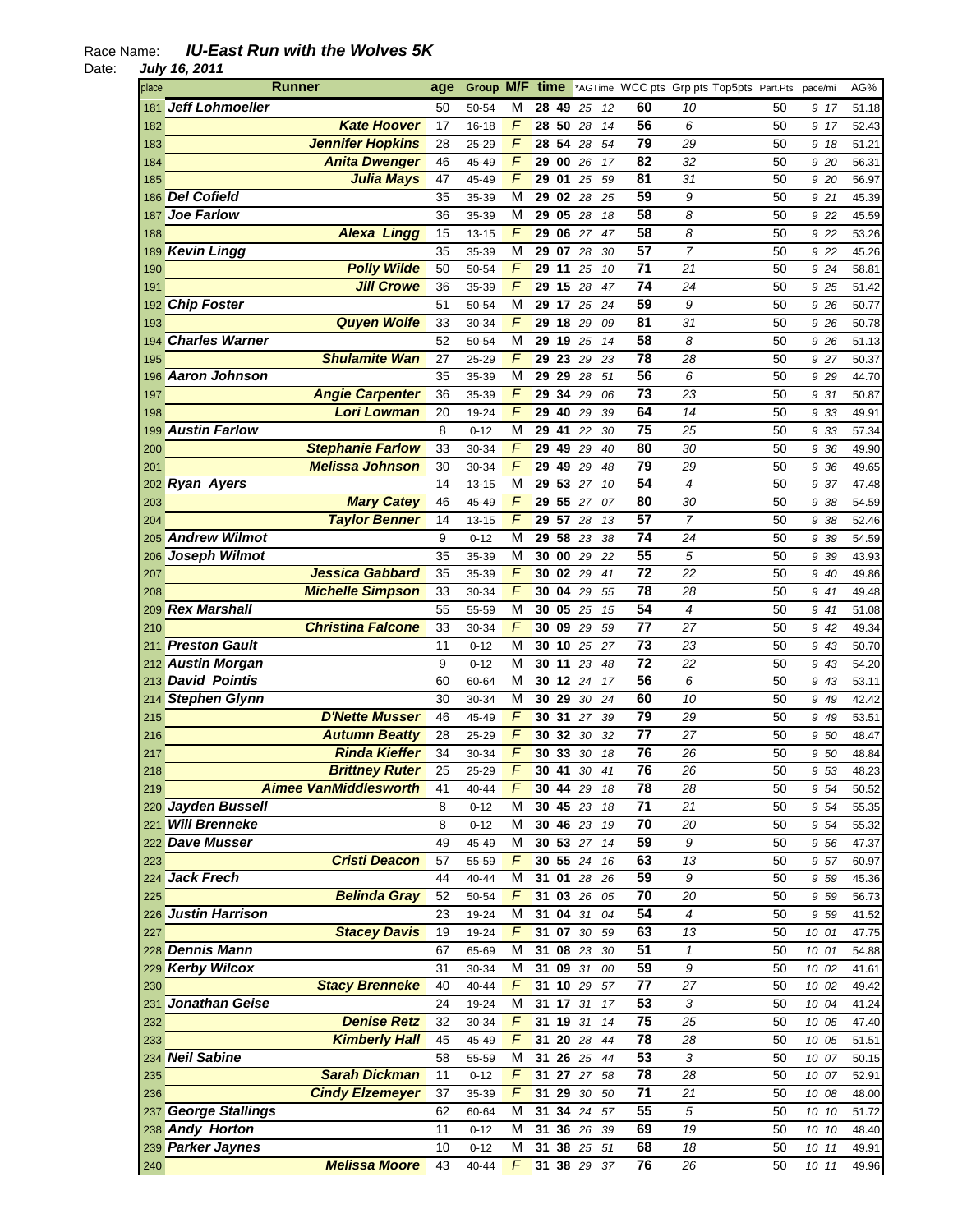| place | Runner                       | age      | Group M/F time |                |                 |    |        |    |                 | *AGTime WCC pts Grp pts Top5pts Part.Pts |    | pace/mi  | AG%   |
|-------|------------------------------|----------|----------------|----------------|-----------------|----|--------|----|-----------------|------------------------------------------|----|----------|-------|
| 241   | <b>Skip Moore</b>            | 45       | 45-49          | М              | 31              | 39 | 28     | 48 | 58              | 8                                        | 50 | 10 11    | 44.79 |
| 242   | <b>Gayle Horton</b>          | 42       | 40-44          | F              | 31              | 47 | 30     | 02 | 75              | 25                                       | 50 | 10 14    | 49.27 |
|       | 243 Kevin Shelley            | 45       | 45-49          | M              | 31              | 48 | 28     | 56 | 57              | $\overline{7}$                           | 50 | 10 14    | 44.58 |
| 244   | <b>Manda Light</b>           | 29       | 25-29          | $\sqrt{ }$     | 31 55           |    | 31     | 55 | 75              | 25                                       | 50 | 10 16    | 46.37 |
| 245   | <b>Avery VanMiddlesworth</b> | 12       | $0 - 12$       | F              | 31 57 29        |    |        | 03 | 77              | 27                                       | 50 | 10 17    | 50.95 |
| 246   | <b>Michael Jacobs</b>        | 33       | 30-34          | M              | 31              | 58 | 31     | 36 | 58              | 8                                        | 50 | 10 17    | 40.82 |
| 247   | <b>Betsy Bowman</b>          | 29       | 25-29          | F              | 32 06           |    | 32     | 06 | 74              | 24                                       | 50 | 10 20    | 46.11 |
|       | <b>Adam Melton</b>           | 26       | 25-29          | M              | 32 14           |    | 32     | 14 | 59              | 9                                        | 50 | 10 22    | 40.02 |
| 248   | <b>Chelsea Hale</b>          |          |                | F              |                 |    |        |    | 55              |                                          |    |          |       |
| 249   |                              | 18       | 16-18          |                | 32 16           |    | 31     | 55 |                 | 5                                        | 50 | 10 23    | 46.36 |
| 250   | <b>Tom Hale</b>              | 50       | 50-54          | М              | 32 17 28        |    |        | 14 | 57              | 7                                        | 50 | 10 23    | 45.68 |
| 251   | <b>Brian Massey</b>          | 48       | 45-49          | М              | 32 21           |    | 28     | 45 | 56              | 6                                        | 50 | 10 25    | 44.87 |
| 252   | <b>Katy Huling</b>           | 25       | 25-29          | F              | 32 21           |    | 32     | 21 | $\overline{73}$ | 23                                       | 50 | 10 25    | 45.75 |
|       | 253 Mike Hoepf               | 25       | 25-29          | М              | 32 24           |    | 32     | 24 | 58              | 8                                        | 50 | 10 26    | 39.81 |
| 254   | <b>Melanie McDaniel</b>      | 46       | 45-49          | F              | 32 28           |    | 29     | 25 | 77              | 27                                       | 50 | 10 27    | 50.30 |
| 255   | <b>Heather Wampole</b>       | 29       | 25-29          | $\overline{F}$ | 32              | 29 | 32     | 29 | 72              | 22                                       | 50 | 10 27    | 45.56 |
|       | 256 Steve Dailey             | 52       | 50-54          | М              | 32 37           |    | 28     | 04 | 56              | 6                                        | 50 | 10<br>30 | 45.96 |
|       | 257 Paul Berger              | 10       | $0 - 12$       | М              | 32 40           |    | 26     | 42 | 67              | 17                                       | 50 | 10 31    | 48.33 |
|       | 258 Dylan Ayers              | 12       | $0 - 12$       | М              | 32 41           |    | 28     | 21 | 66              | 16                                       | 50 | 10 31    | 45.50 |
| 259   | <b>Jessica Runnels</b>       | 26       | 25-29          | F              | 32 57           |    | 32     | 57 | 71              | 21                                       | 50 | 10 36    | 44.92 |
| 260   | <b>Rachel Lock</b>           | 8        | $0 - 12$       | F              | 32 58           |    | 26     | 56 | 76              | 26                                       | 50 | 10 37    | 54.94 |
| 261   | <b>Stacey Neal</b>           | 39       | 35-39          | F              | 33 00           |    | 31     | 56 | 70              | 20                                       | 50 | 10 37    | 46.35 |
| 262   | <b>Mariah Seals</b>          | 19       | 19-24          | F              | 33 01           |    | 32     | 53 | 62              | 12                                       | 50 | 10 38    | 45.00 |
|       | 263 Brent Bowman             | 26       | 25-29          | М              | <b>33 02 33</b> |    |        | 02 | 57              | $\overline{7}$                           | 50 | 10 38    | 39.05 |
| 264   | <b>Jack Brenneke</b>         | 12       | $0 - 12$       | М              | 33 07 28        |    |        | 44 | 65              | 15                                       | 50 | 10 40    | 44.90 |
| 265   | <b>Beth Beatty</b>           | 36       | 35-39          | F              | 33              | 17 | 32     | 45 | 69              | 19                                       | 50 | 10 43    | 45.19 |
| 266   | <b>Megan Frame</b>           | 21       | 19-24          | F              | 33 20           |    | 33     | 20 | 61              | 11                                       | 50 | 10 44    | 44.40 |
| 267   | <b>Jason Kinser</b>          | 16       | 16-18          | M              | 33 29           |    | 31     | 32 | 51              | $\mathbf{1}$                             | 50 | 10 47    | 40.90 |
| 268   | <b>LaDonna Parris</b>        | 47       | 45-49          | F              | 33              | 30 | 29     | 59 | 76              | 26                                       | 50 | 10<br>47 | 49.35 |
|       | 269 Ryan Parris              | 29       | 25-29          | М              | 33 30           |    | 33     | 28 | 56              | 6                                        | 50 | 10 47    | 38.54 |
| 270   | <b>Victoria Zeiner</b>       | 18       | 16-18          | F              | 33 30           |    | 33     | 08 | 54              | 4                                        | 50 | 10 47    | 44.66 |
|       | <b>Curtis Spaulding</b>      | 49       |                | M              | 33 33           |    | 29     | 35 | 55              | 5                                        | 50 |          |       |
| 271   | <b>Marcos Ponce</b>          |          | 45-49          | M              |                 |    |        |    | 54              | 4                                        |    | 10 48    | 43.61 |
| 272   | 273 Seth Black               | 35<br>54 | 35-39          | M              | 33 35<br>33 36  |    | 32     | 52 | 55              |                                          | 50 | 10 49    | 39.24 |
|       |                              |          | 50-54          | F              |                 |    | 28     | 27 | 70              | 5                                        | 50 | 10<br>49 | 45.35 |
| 274   | <b>Liz Johnson</b>           | 25       | 25-29          |                | 33              | 38 | 33     | 38 |                 | 20                                       | 50 | 50<br>10 | 44.00 |
| 275   | <b>Jan Parker</b>            | 33       | 30-34          | F              | 33 40           |    | 33     | 29 | 74              | 24                                       | 50 | 10 50    | 44.19 |
|       | 276 Kyle Kolopanis           | 28       | 25-29          | М              | 33 45           |    | 33     | 45 | 55              | 5                                        | 50 | 10 52    | 38.23 |
| 277   | <b>Lora Lock</b>             | 41       | 40-44          | F              | 33              | 50 | 32     | 15 | $\overline{74}$ | 24                                       | 50 | 53<br>10 | 45.89 |
|       | 278 Rocky Vecera             | 41       | 40-44          | M              | 33 57           |    | 31     | 51 | $\overline{58}$ | 8                                        | 50 | 10 56    | 40.51 |
| 279   | <b>Lindsay Boatright</b>     | 31       | 30-34          | F              | 34 11           |    | 34     | 08 | 73              | 23                                       | 50 | 11 00    | 43.35 |
| 280   | <b>Cristen Hale</b>          | 15       | $13 - 15$      | F              | 34 13 32        |    |        | 41 | $\overline{56}$ | 6                                        | 50 | 11 01    | 45.29 |
| 281   | <b>Abagail Shepherd</b>      | 12       | $0 - 12$       | $\overline{F}$ | 34 41 31        |    |        | 32 | 75              | 25                                       | 50 | 11 10    | 46.94 |
| 282   | <b>Hannah Rogers</b>         | 12       | $0 - 12$       | $\overline{F}$ | 34 41           |    | 31     | 32 | 74              | 24                                       | 50 | 11 10    | 46.94 |
| 283   | <b>Judy Pierce</b>           | 49       | 45-49          | F              | 34 41           |    | $30\,$ | 17 | 75              | 25                                       | 50 | 11 10    | 48.86 |
| 284   | <b>Victor Berger</b>         | 38       | 35-39          | М              | 34 42 33        |    |        | 17 | 53              | 3                                        | 50 | 11 10    | 38.76 |
| 285   | <b>Brenda Baumer</b>         | 47       | 45-49          | F              | 34 45 31        |    |        | 07 | 74              | 24                                       | 50 | 11<br>11 | 47.57 |
| 286   | <b>Amy Barrett</b>           | 41       | 40-44          | F              | 34 48 33        |    |        | 10 | 73              | 23                                       | 50 | 11 12    | 44.61 |
| 287   | <b>Susanna Tanner</b>        | 44       | $40 - 44$      | F              | 34 48           |    | 32     | 16 | 72              | 22                                       | 50 | 11 12    | 45.87 |
| 288   | <b>Laura Deom</b>            | 44       | 40-44          | F              | 34 59 32        |    |        | 26 | $\overline{71}$ | 21                                       | 50 | 11 16    | 45.63 |
| 289   | Jeff Jackson                 | 55       | 55-59          | M              | 35 06 29        |    |        | 28 | 52              | 2                                        | 50 | 11 18    | 43.78 |
| 290   | <b>Kelly Dungan</b>          | 30       | 30-34          | F              | 35 16 35        |    |        | 15 | $\overline{72}$ | $\overline{22}$                          | 50 | 11 21    | 41.98 |
| 291   | <b>Sarah Abell</b>           | 9        | $0 - 12$       | F              | 35 29 29        |    |        | 56 | $\overline{73}$ | 23                                       | 50 | 11 25    | 49.45 |
|       | 292 Gavin Mull               | 11       | $0 - 12$       | M              | 35 29 29        |    |        | 56 | 64              | 14                                       | 50 | 11 25    | 43.11 |
|       | 293 Bob Barker               | 50       | 50-54          | M              | 35 33           |    | 31     | 06 | $\overline{54}$ | $\overline{\mathcal{A}}$                 | 50 | 11 27    | 41.48 |
|       | 294 Doug Brenneke            | 44       | 40-44          | M              | 35 35           |    | 32     | 38 | 57              | $\overline{7}$                           | 50 | 11 27    | 39.54 |
| 295   | <b>Amanda Townsend</b>       | 30       | 30-34          | F              | 35 40 35        |    |        | 39 | 71              | 21                                       | 50 | 11 29    | 41.51 |
|       | 296 Cole Farlow              | 6        | $0 - 12$       | M              | 35 54 24        |    |        | 46 | 63              | 13                                       | 50 | 11<br>33 | 52.08 |
| 297   | <b>Anna Deering</b>          | 23       | 19-24          | F              | 36 00 36        |    |        | 00 | 60              | 10                                       | 50 | 11<br>35 | 41.11 |
|       | 298 Elijah Sellers           | 9        | $0 - 12$       | M              | 36 12 28        |    |        | 33 | 62              | 12                                       | 50 | 11<br>39 | 45.19 |
|       | 299 Samuel Sellers           | 29       | 25-29          | M              | 36 12 36        |    |        | 10 | 54              | $\boldsymbol{4}$                         | 50 | 11<br>39 | 35.67 |
| 300   | <b>Megan Caudill</b>         | 18       | $16 - 18$      | F              | 36 15 35        |    |        | 52 | 53              | 3                                        | 50 | 11 40    | 41.27 |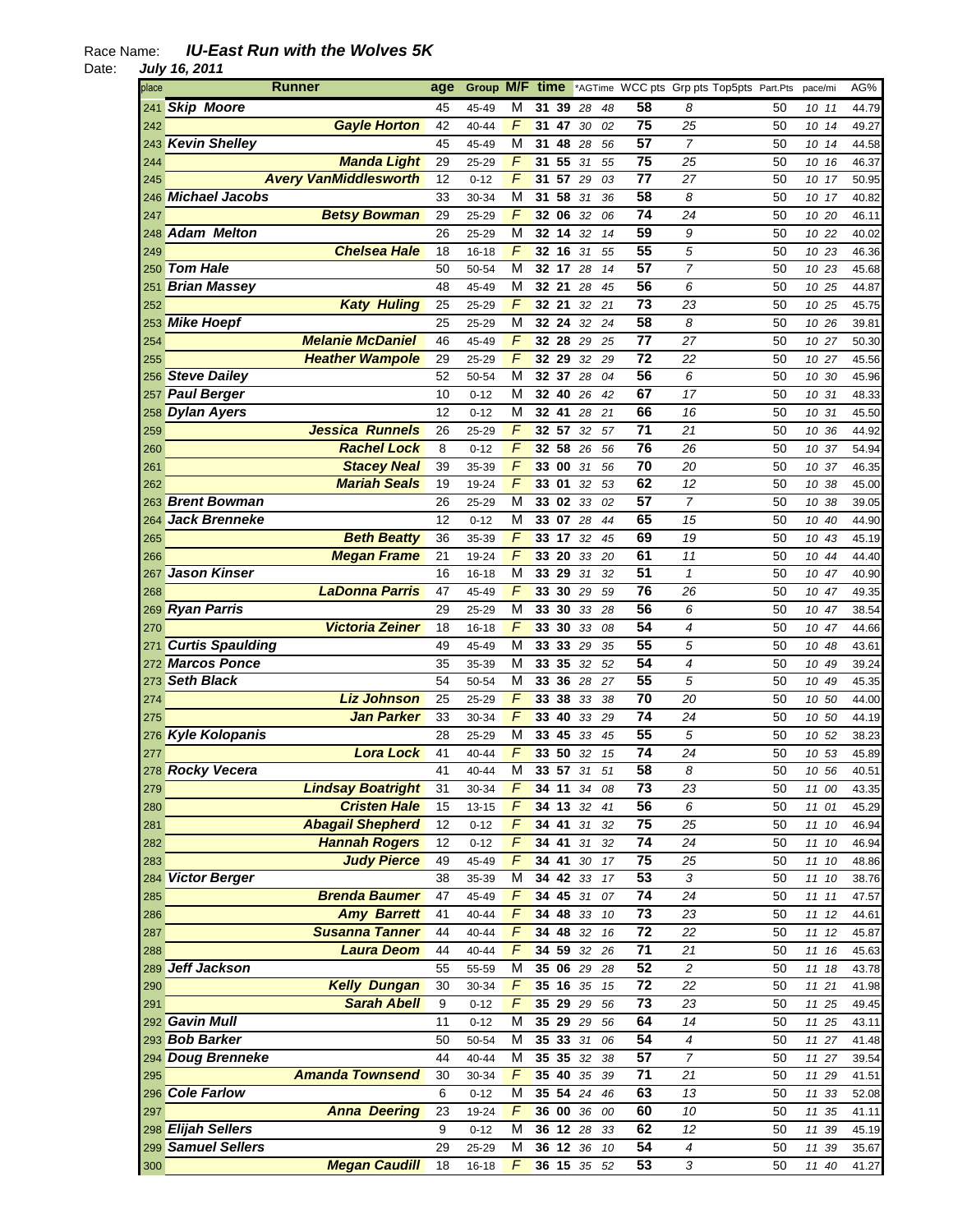| place | Runner                  | age | Group M/F time |                |          |    |        |    |                 | *AGTime WCC pts Grp pts Top5pts Part.Pts |    | pace/mi |       | AG%   |
|-------|-------------------------|-----|----------------|----------------|----------|----|--------|----|-----------------|------------------------------------------|----|---------|-------|-------|
| 301   | <b>Katie Rudy</b>       | 31  | 30-34          | F              | 36 22    |    | -36    | 19 | 70              | 20                                       | 50 | 11      | 42    | 40.75 |
| 302   | <b>Tom Vatter</b>       | 11  | $0 - 12$       | M              | 36 28    |    | 30     | 45 | 61              | 11                                       | 50 | 11      | 44    | 41.94 |
| 303   | <b>Hannah Schmidt</b>   | 22  | 19-24          | F              | 36       | 30 | 36     | 30 | 59              | 9                                        | 50 | 11      | 45    | 40.55 |
| 304   | <b>Doug Brown</b>       | 49  | 45-49          | M              | 36 41    |    | 32     | 21 | 54              | 4                                        | 50 |         | 11 48 | 39.88 |
| 305   | <b>Braxtyn Hurley</b>   | 11  | $0 - 12$       | $\sqrt{2}$     | 36 54    |    | 32     | 49 | 72              | 22                                       | 50 |         | 11 53 | 45.10 |
| 306   | <b>Kevin Pierce</b>     | 49  | 45-49          | M              | 36 56    |    | 32     | 34 | 53              | 3                                        | 50 | 11      | 53    | 39.61 |
|       | <b>Jason Hamilton</b>   | 33  | 30-34          | M              | 37       | 00 | 36     | 34 | 57              | $\overline{7}$                           | 50 |         | 55    | 35.27 |
| 307   |                         | 43  |                | F              | 37 03    |    | 34     |    | 70              |                                          | 50 | 11      |       |       |
| 308   | <b>Lynn Neanen</b>      |     | 40-44          |                |          |    |        | 42 |                 | 20                                       |    | 11      | 56    | 42.65 |
| 309   | <b>Gary Breitenbach</b> | 58  | 55-59          | M              | 37 11    |    | 30     | 26 | 51              | $\mathbf{1}$                             | 50 | 11      | 58    | 42.39 |
| 310   | <b>Jasson Wickman</b>   | 28  | 25-29          | М              | 37 15    |    | 37     | 15 | 53              | 3                                        | 50 |         | 11 59 | 34.63 |
| 311   | <b>Kris Bergan</b>      | 30  | 30-34          | М              | 37 19 37 |    |        | 13 | 56              | 6                                        | 50 |         | 12 01 | 34.66 |
| 312   | John Jewell             | 59  | 55-59          | M              | 37       | 22 | 30     | 19 | 50              | 0                                        | 50 |         | 12 02 | 42.55 |
| 313   | <b>Tyairrah Green</b>   | 15  | 13-15          | F              | 37 31    |    | 35     | 50 | 55              | 5                                        | 50 |         | 12 05 | 41.31 |
| 314   | <b>Darian Whitaker</b>  | 15  | 13-15          | F              | 37       | 31 | 35     | 50 | 54              | $\overline{4}$                           | 50 |         | 12 05 | 41.31 |
| 315   | <b>Pat Bowers</b>       | 68  | 65-69          | $\overline{F}$ | 37       | 44 | 25     | 03 | 52              | $\overline{c}$                           | 50 | 12      | 09    | 59.08 |
| 316   | <b>Jon Hale</b>         | 30  | 30-34          | M              | 37 48    |    | 37     | 42 | 55              | 5                                        | 50 |         | 12 10 | 34.21 |
| 317   | <b>Sharon Shaffer</b>   | 42  | 40-44          | F              | 37 53    |    | 35     | 48 | 69              | 19                                       | 50 |         | 12 12 | 41.33 |
| 318   | <b>Kara Newman</b>      | 30  | 30-34          | F              | 37 57    |    | 37     | 56 | 69              | 19                                       | 50 |         | 12 13 | 39.01 |
| 319   | <b>Diana Fahl</b>       | 54  | 50-54          | F              | 38 02    |    | 31     | 07 | 69              | 19                                       | 50 |         | 12 15 | 47.56 |
| 320   | <b>Lisa Marshall</b>    | 46  | 45-49          | F              | 38 14    |    | 34     | 39 | 73              | 23                                       | 50 | 12      | - 18  | 42.71 |
| 321   | <b>Lauren Bell</b>      | 21  | 19-24          | F              | 38 15    |    | 38     | 15 | 58              | 8                                        | 50 |         | 12 19 | 38.69 |
| 322   | <b>Lisa Davidson</b>    | 46  | 45-49          | F              | 38 15    |    | 34     | 40 | 72              | 22                                       | 50 |         | 12 19 | 42.69 |
| 323   | <b>Kathleen Miller</b>  | 53  | 50-54          | F              | 38 24    |    | 31     | 50 | 68              | 18                                       | 50 |         | 12 22 | 46.48 |
|       | 324 Michael Mitchell    | 29  | 25-29          | М              | 38 24    |    | -38    | 22 | 52              | $\overline{c}$                           | 50 |         | 12 22 | 33.62 |
|       | Julie Vecera            | 42  | 40-44          | F              | 38       | 31 | 36     | 24 | 68              | 18                                       | 50 |         | 12 24 |       |
| 325   |                         | 31  |                | M              | 38 32    |    |        |    | 54              | $\overline{4}$                           | 50 |         |       | 40.65 |
| 326   | Joshua Morgan           |     | 30-34          |                |          |    | 38     | 21 | 71              |                                          |    |         | 12 24 | 33.64 |
| 327   | <b>Alice Mehaffey</b>   | 46  | 45-49          | F              | 38 35    |    | 34     | 58 |                 | 21                                       | 50 |         | 12 25 | 42.32 |
| 328   | <b>Sherry Marcum</b>    | 48  | 45-49          | $\overline{F}$ | 38       | 35 | 34     | 07 | 70              | 20                                       | 50 |         | 12 25 | 43.38 |
| 329   | <b>Berneice Tipton</b>  | 51  | 50-54          | $\overline{F}$ | 38       | 35 | 32     | 51 | 67              | 17                                       | 50 |         | 12 25 | 45.06 |
| 330   | <b>Grant Nufrio</b>     | 10  | $0 - 12$       | M              | 38 40    |    | 31     | 36 | 60              | 10                                       | 50 |         | 12 27 | 40.83 |
| 331   | <b>Bethan Ervin</b>     | 43  | 40-44          | F              | 38 44    |    | 36     | 16 | 67              | 17                                       | 50 |         | 12 28 | 40.80 |
| 332   | <b>Brandy Wells</b>     | 36  | 35-39          | F              | 38 52    |    | 38     | 15 | 68              | 18                                       | 50 |         | 12 31 | 38.69 |
| 333   | <b>Owen Therrell</b>    | 13  | 13-15          | M              | 38 54    |    | 34     | 36 | 53              | 3                                        | 50 | 12      | 31    | 37.29 |
|       | 334 Daniel Nufrio       | 61  | 60-64          | M              | 38 55    |    | 31     | 01 | 54              | 4                                        | 50 | 12      | 32    | 41.58 |
|       | 335 Adam Eyler          | 10  | $0 - 12$       | М              | 39 02    |    | 31     | 54 | 59              | 9                                        | 50 |         | 12 34 | 40.45 |
| 336   | <b>Kathy Sweet</b>      | 57  | 55-59          | F              | 39 10    |    | -30    | 45 | 62              | 12                                       | 50 |         | 12 36 | 48.13 |
| 337   | <b>Katherine Kafka</b>  | 36  | 35-39          | F              | 39       | 13 | 38     | 36 | 67              | 17                                       | 50 | 12      | 37    | 38.35 |
|       | 338 Ben Wadsworth       | 31  | 30-34          | M              | 39 13    |    | 39     | 02 | $\overline{53}$ | 3                                        | 50 |         | 12 37 | 33.05 |
|       | 339 Dawson Ward         | 10  | $0 - 12$       | М              | 39 16 32 |    |        | 05 | 58              | 8                                        | 50 |         | 12 38 | 40.21 |
| 340   | <b>Lori Current</b>     | 28  | 25-29          | F              | 39 17    |    | 39     | 17 | 69              | 19                                       | 50 |         | 12 39 | 37.68 |
| 341   | <b>Ashley Mays</b>      | 24  | 19-24          | $\overline{F}$ | 39 17    |    | 39     | 17 | 57              | $\boldsymbol{7}$                         | 50 |         | 12 39 | 37.68 |
|       | 342 Matthew Nolte       | 15  | $13 - 15$      | М              | 39 18    |    | 36     | 25 | 52              | $\overline{c}$                           | 50 |         | 12 39 | 35.42 |
|       | 343 Daniel Johnson      | 44  | 40-44          | M              | 39 19    |    | 36     | 03 | 56              | 6                                        | 50 |         | 12 39 | 35.78 |
| 344   | <b>Angie Witham</b>     | 48  | 45-49          | F              | 39 28    |    | $34\,$ | 54 | 69              | 19                                       | 50 |         | 12 42 | 42.41 |
| 345   | <b>Tammy Farmer</b>     | 39  | 35-39          | F              | 39 41    |    | 38     | 24 | 66              | 16                                       | 50 |         | 12 46 | 38.54 |
|       | 346 Brian Carpenter     | 38  | 35-39          | M              | 39 50    |    | 38     | 12 | 52              | $\overline{\mathbf{c}}$                  | 50 |         | 12 49 | 33.76 |
| 347   | <b>Brianna Bunch</b>    | 23  | 19-24          | F              | 3951     |    | 39     | 51 | 56              | 6                                        | 50 |         | 12 50 | 37.14 |
| 348   | <b>Jake Miller</b>      | 10  | $0 - 12$       | М              | 39 52 32 |    |        | 35 | 57              | $\overline{7}$                           | 50 |         | 12 50 | 39.60 |
| 349   | <b>Shari Cox</b>        | 35  | 35-39          | F              | 39 53 39 |    |        | 25 | 65              | 15                                       | 50 |         | 12 50 | 37.55 |
|       | 350 Todd Moistner       | 34  | 30-34          | М              | 39 57    |    | 39     | 19 | 52              | $\boldsymbol{2}$                         | 50 |         | 12 52 | 32.82 |
| 351   | <b>Ashley Trent</b>     | 28  | 25-29          | F              | 40 00    |    | 40     | 00 | 68              | 18                                       | 50 |         | 12 52 | 37.00 |
| 352   | <b>Ann Gibbs</b>        | 52  | 50-54          | $\overline{F}$ | 40 10 33 |    |        | 45 | 66              | 16                                       | 50 |         | 12 56 | 43.85 |
|       | 353 Marvin Horton       | 42  | 40-44          | M              | 40 23    |    | 37     | 36 | $\overline{55}$ | 5                                        | 50 |         | 12 59 | 34.31 |
|       | 354 Zjon Wayne          | 16  | $16 - 18$      | M              | 40 37    |    | 38     | 15 | 50              | 0                                        | 50 |         |       |       |
| 355   | <b>Ralana Shelley</b>   | 40  |                | $\overline{F}$ | 40 39    |    | 39     | 03 | 66              | 16                                       |    |         | 13 04 | 33.72 |
|       | 356 John Campbell       |     | 40-44          |                |          |    |        |    |                 |                                          | 50 |         | 13 05 | 37.89 |
|       |                         | 41  | 40-44          | M              | 40 45    |    | 38     | 13 | 54              | $\overline{\mathcal{A}}$                 | 50 |         | 13 07 | 33.75 |
| 357   | <b>Lauren Vatter</b>    | 9   | $0 - 12$       | F              | 40 51    |    | 34     | 27 | $\overline{71}$ | 21                                       | 50 |         | 13 09 | 42.96 |
| 358   | <b>Shannon Vatter</b>   | 43  | 40-44          | F              | 40 58    |    | 38     | 22 | 65              | 15                                       | 50 |         | 13 11 | 38.58 |
| 359   | <b>Katherine Zinkan</b> | 8   | $0 - 12$       | F              | 41 13    |    | 33     | 41 | 70              | 20                                       | 50 |         | 13 16 | 43.95 |
|       | 360 Rob Zinkan          | 37  | 35-39          | М              | 41 14 39 |    |        | 50 | 51              | $\mathbf{1}$                             | 50 |         | 13 16 | 32.38 |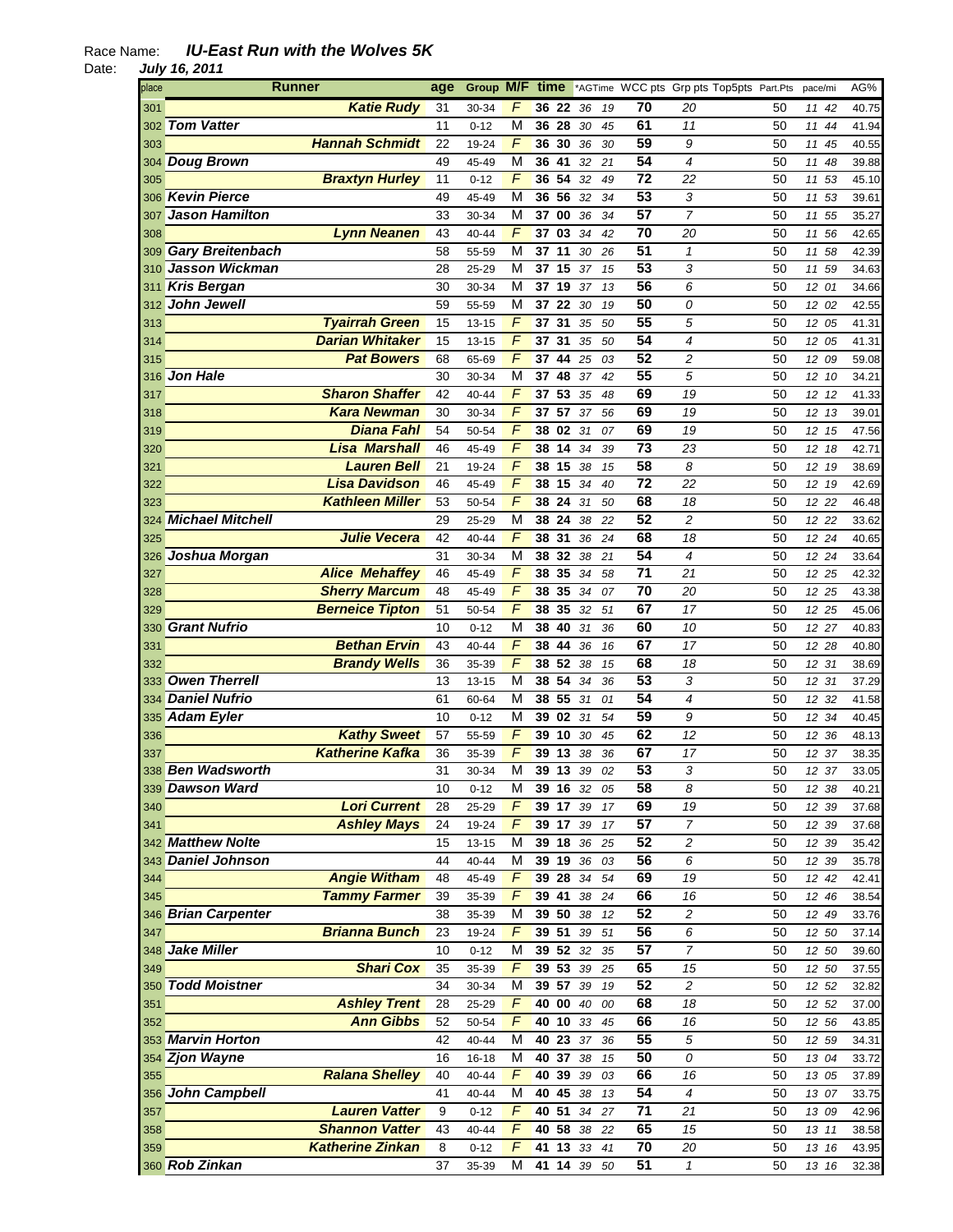| place | <b>Runner</b>            | age            | Group M/F time |                |       |                                  |          |    | *AGTime WCC pts Grp pts Top5pts Part.Pts |    | pace/mi | AG%            |
|-------|--------------------------|----------------|----------------|----------------|-------|----------------------------------|----------|----|------------------------------------------|----|---------|----------------|
| 361   | <b>Beth Wilcox</b>       | 29             | 25-29          | F              | 41 14 | 41                               | 14       | 67 | 17                                       | 50 | 13 16   | 35.89          |
| 362   | <b>Teresa Bryant</b>     | 51             | 50-54          | F              | 41    | 25<br>35                         | 15       | 65 | 15                                       | 50 | 13 20   | 41.98          |
| 363   | <b>Katrena Harris</b>    | 32             | 30-34          | $\overline{F}$ | 41    | 35<br>41                         | 28       | 68 | 18                                       | 50 | 13 23   | 35.69          |
| 364   | <b>Valerie Upchurch</b>  | 50             | 50-54          | $\overline{F}$ | 41    | 36<br>35                         | 52       | 64 | 14                                       | 50 | 13 23   | 41.26          |
| 365   | <b>Elizabeth Farmer</b>  | 9              | $0 - 12$       | $\overline{F}$ | 41 43 | 35                               | 11       | 69 | 19                                       | 50 | 13 26   | 42.06          |
| 366   | <b>Starla Peach</b>      | 36             | 35-39          | F              | 41 46 | 41                               | 06       | 64 | 14                                       | 50 | 13 27   | 36.01          |
| 367   | <b>Chuck Wolfe</b>       | 61             | 60-64          | M              | 41 51 |                                  | 33<br>22 | 53 | 3                                        | 50 | 13 28   | 38.67          |
| 368   | <b>Angie Dickman</b>     | 42             | 40-44          | F              | 42 00 | 39                               | 42       | 64 | 14                                       | 50 | 13 31   | 37.28          |
| 369   | <b>Sherry Rankin</b>     | 59             | 55-59          | F              | 42 02 | 32                               | 05       | 61 | 11                                       | 50 | 13 32   | 46.14          |
| 370   | <b>Andrea Kolopanis</b>  | 30             | 30-34          | F              | 42 03 | 42                               | 02       | 67 | 17                                       | 50 | 13 32   | 35.21          |
| 371   | <b>Rob Dills</b>         | 24             | 19-24          | M              | 42 21 | 42                               | 21       | 52 | $\overline{\mathbf{c}}$                  | 50 | 13 38   | 30.46          |
| 372   | <b>Carrie Hewitt</b>     | 15             | $13 - 15$      | F              | 42 32 | 40                               | 37       | 53 | 3                                        | 50 | 13 41   | 36.44          |
| 373   | <b>Regan Klein</b>       | 10             | $0 - 12$       | F              | 42 41 | 37                               | 02       | 68 | 18                                       | 50 | 13 44   | 39.97          |
|       | <b>Maci Matanich</b>     | 10             | $0 - 12$       | F              | 42 41 | 37                               | 02       | 67 | 17                                       | 50 | 13 44   |                |
| 374   | <b>Tina Hewitt</b>       | 36             | 35-39          | F              | 42 56 | 42                               | 15       | 63 | 13                                       | 50 | 13 49   | 39.97<br>35.03 |
| 375   |                          |                |                | $\overline{F}$ |       |                                  |          | 66 | 16                                       |    |         |                |
| 376   | <b>Joy Klein</b>         | 34             | 30-34          |                | 43 01 | 42                               | 40       |    |                                          | 50 | 13 51   | 34.69          |
| 377   | <b>Beth Piel</b>         | 48             | 45-49          | F              | 43 04 | 38                               | 05       | 68 | 18                                       | 50 | 13 52   | 38.86          |
| 378   | <b>Rhonda Toschlog</b>   | 46             | 45-49          | F              | 43 05 | 39                               | 03       | 67 | 17                                       | 50 | 13 52   | 37.90          |
| 379   | <b>Mary Bennett</b>      | 20             | 19-24          | $\overline{F}$ | 4306  | 43                               | 05       | 55 | 5                                        | 50 | 13 52   | 34.35          |
|       | 380 Leland Nicholson     | 69             | 65-69          | M              | 43 07 | 31                               | 55       | 50 | 0                                        | 50 | 13 53   | 40.42          |
| 381   | <b>Chelsea Scott</b>     | 19             | 19-24          | F              | 43 09 | 42                               | 59       | 54 | 4                                        | 50 | 13 53   | 34.43          |
| 382   | <b>Michele McCormick</b> | 37             | 35-39          | F              | 43 09 | 42                               | 15       | 62 | 12                                       | 50 | 13 53   | 35.02          |
| 383   | <b>Shannon Davis</b>     | 30             | 30-34          | F              | 43 09 |                                  | 43<br>08 | 65 | 15                                       | 50 | 13 53   | 34.31          |
| 384   | <b>Emma Barnett</b>      | 8              | $0 - 12$       | $\overline{F}$ | 43 14 | 35                               | 20       | 66 | 16                                       | 50 | 13 55   | 41.90          |
| 385   | <b>Darla Randall</b>     | 44             | 40-44          | $\overline{F}$ | 43 18 | 40                               | 09       | 63 | 13                                       | 50 | 13 56   | 36.87          |
|       | 386 Andrew Abell         | $\overline{7}$ | $0 - 12$       | M              | 43 23 | 31                               | 27       | 56 | 6                                        | 50 | 13 58   | 41.01          |
| 387   | <b>Shelly Haber</b>      | 48             | 45-49          | F              | 43    | 23<br>38                         | 22       | 66 | 16                                       | 50 | 13 58   | 38.58          |
| 388   | <b>Danielle Tolan</b>    | 33             | 30-34          | F              | 43    | 26<br>43                         | 12       | 64 | 14                                       | 50 | 13 59   | 34.25          |
| 389   | <b>Sarah Aubrey</b>      | 36             | 35-39          | $\overline{F}$ | 43 26 | 42                               | 45       | 61 | 11                                       | 50 | 13 59   | 34.63          |
| 390   | <b>Bobbie Brown</b>      | 55             | 55-59          | $\overline{F}$ | 43 31 | 35                               | 08       | 60 | 10                                       | 50 | 14 00   | 42.13          |
| 391   | <b>Issiah Baker</b>      | 12             | $0 - 12$       | M              | 43 44 | 37                               | 56       | 55 | 5                                        | 50 | 14 05   | 34.00          |
| 392   | <b>Karen Matanich</b>    | 41             | 40-44          | F              | 43 47 | 41                               | 44       | 62 | 12                                       | 50 | 14 06   | 35.46          |
| 393   | <b>Ella Nicholson</b>    | $\overline{7}$ | $0 - 12$       | F              | 44 03 |                                  | 34<br>44 | 65 | 15                                       | 50 | 14 11   | 42.60          |
| 394   | <b>Hallie Rogers</b>     | 8              | $0 - 12$       | F              | 44 06 | 36                               | 02       | 64 | 14                                       | 50 | 14 12   | 41.07          |
| 395   | <b>Jessica Whited</b>    | 31             | 30-34          | F              | 44 14 | 44                               | 11       | 63 | 13                                       | 50 | 14 14   | 33.50          |
| 396   | <b>Cathy Weaver</b>      | 62             | 60-64          | F              | 44 31 | 32                               | 30       | 55 | 5                                        | 50 | 14 20   | 45.54          |
| 397   | <b>Molly Birch</b>       | 27             | 25-29          | $\overline{F}$ | 44    | 32<br>44                         | 32       | 66 | 16                                       | 50 | 14 20   | 33.23          |
| 398   | <b>Ellen Blevens</b>     | 31             | 30-34          | F              |       | $44 \overline{33} \overline{44}$ | 30       | 62 | 12                                       | 50 | 14 20   | 33.26          |
| 399   | <b>Chelsea Wilson</b>    | 19             | 19-24          | F              | 44 43 | 44                               | 33       | 53 | 3                                        | 50 | 14 24   | 33.23          |
| 400   | <b>Kaytlyn Kieffer</b>   | $\overline{7}$ | $0 - 12$       | F              | 44 47 | 35                               | 19       | 63 | 13                                       | 50 | 14 25   | 41.91          |
| 401   | <b>Shelia Campbell</b>   | 52             | 50-54          | $\overline{F}$ | 44 54 | 37                               | 43       | 63 | 13                                       | 50 | 14 27   | 39.23          |
|       | 402 Kyle Newton          | 24             | 19-24          | M              | 45 16 | 45                               | 16       | 51 | $\mathbf{1}$                             | 50 | 14 34   | 28.50          |
| 403   | <b>Nelida Cortez</b>     | 34             | 30-34          | $\overline{F}$ | 45 17 | 44                               | 55       | 61 | 11                                       | 50 | 14 35   | 32.95          |
| 404   | <b>Nancy Rodeghero</b>   | 51             | 50-54          | F              | 45 18 | 38                               | 34       | 62 | 12                                       | 50 | 14 35   | 38.38          |
|       | 405 Tom Rodeghero        | 52             | 50-54          | М              | 45 19 | 38                               | 59       | 53 | 3                                        | 50 | 14 35   | 33.08          |
| 406   | <b>Beth Fields</b>       | 43             | 40-44          | F              | 45 26 | 42                               | 33       | 61 | 11                                       | 50 | 14 37   | 34.78          |
| 407   | <b>Sherry Bussell</b>    | 67             | 65-69          | F              | 45 43 | $30\,$                           | 51       | 51 | $\boldsymbol{\mathcal{I}}$               | 50 | 14 43   | 47.97          |
| 408   | <b>Debbie Greenwood</b>  | 52             | 50-54          | F              | 45 49 | 38                               | 30       | 61 | 11                                       | 50 | 14 45   | 38.45          |
| 409   | Juanita Jenkins          | 42             | 40-44          | F              |       | 45 55 43                         | 24       | 60 | 10                                       | 50 | 14 47   | 34.10          |
|       | 410 Sam Brenneke         | 10             | $0 - 12$       | M              |       | 46 30 37                         | 59       | 54 | $\overline{\mathcal{A}}$                 | 50 | 14 58   | 33.95          |
| 411   | <b>Becca Catey</b>       | 11             | $0 - 12$       | F              |       | 46 30 41                         | 21       | 62 | 12                                       | 50 | 14 58   | 35.79          |
| 412   | <b>Leanne Brenneke</b>   | 11             | $0 - 12$       | $\overline{F}$ | 46 31 | 41                               | 22       | 61 | 11                                       | 50 | 14 58   | 35.77          |
| 413   | <b>Susan Miller</b>      | 49             | 45-49          | $\overline{F}$ | 46 38 | 40                               | 43       | 65 | 15                                       | 50 | 15 01   | 36.34          |
| 414   | <b>Sabrina Taylor</b>    | 27             | 25-29          | $\overline{F}$ | 46 51 | 46                               | 51       | 65 | 15                                       | 50 |         |                |
| 415   | <b>Julie Roddy</b>       | 47             |                | F              | 46 51 | 41                               | 57       | 64 | 14                                       | 50 | 15 05   | 31.59          |
| 416   | <b>Abby Clapp</b>        | 26             | 45-49          | F              | 46 54 |                                  | 46<br>54 | 64 | 14                                       | 50 | 15 05   | 35.28          |
|       |                          |                | 25-29          |                |       |                                  |          |    |                                          |    | 15 06   | 31.56          |
| 417   | <b>Trisha Renner</b>     | 25             | 25-29          | F              | 46 54 | 46                               | 54       | 63 | 13                                       | 50 | 15 06   | 31.56          |
|       | 418 David Johnson        | 50             | 50-54          | M              | 46 54 | 41                               | 01       | 52 | $\overline{c}$                           | 50 | 15 06   | 31.45          |
| 419   | <b>Ellen Johnson</b>     | 62             | 60-64          | F              | 46 54 | 34                               | 14       | 54 | 4                                        | 50 | 15 06   | 43.23          |
| 420   | <b>Thera Logston</b>     | 28             | 25-29          | F              |       | 47 01 47                         | 01       | 62 | 12                                       | 50 | 15 08   | 31.48          |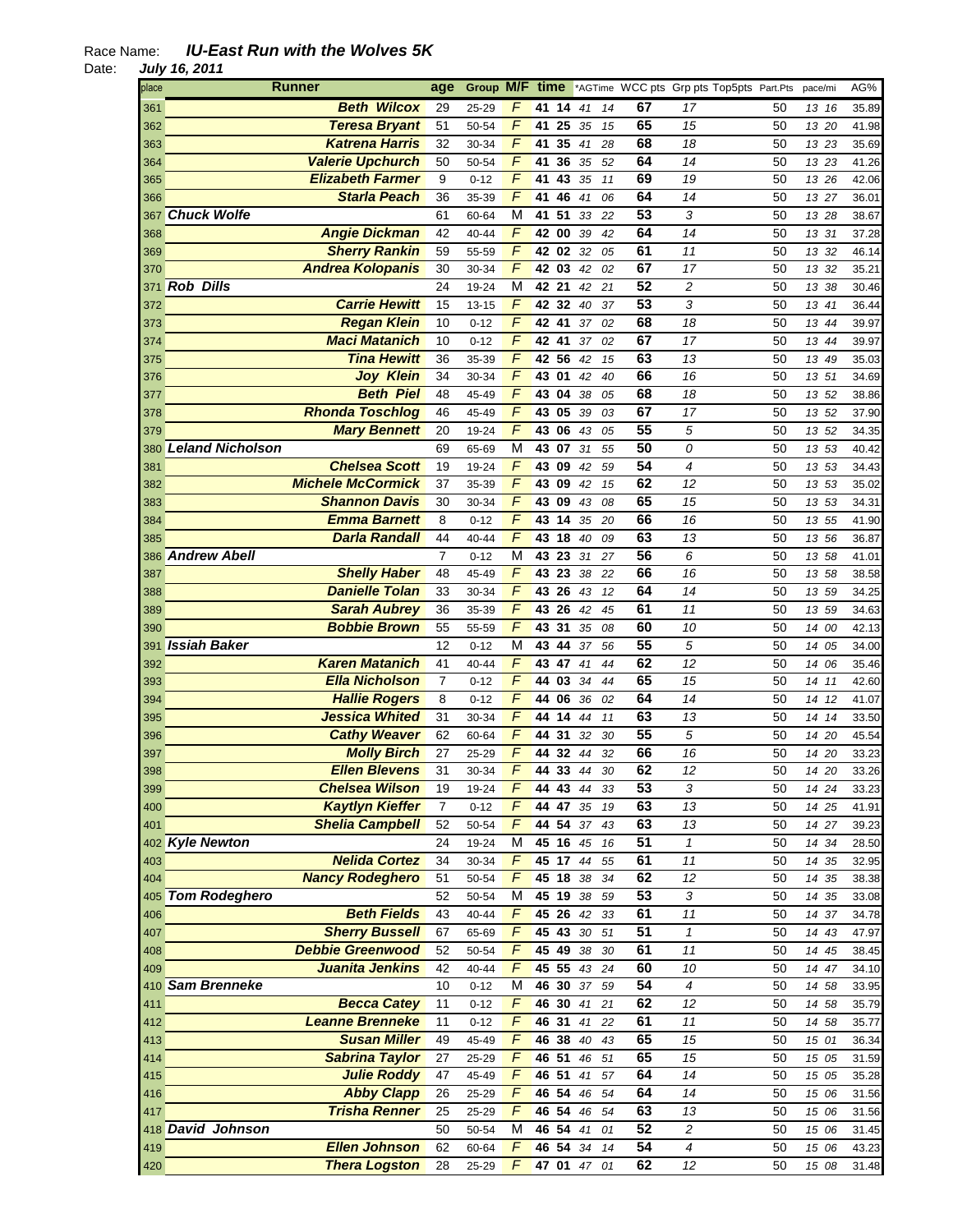| place | <b>Runner</b>             | age            | Group M/F |                | time             |    |    |    |                 | *AGTime WCC pts Grp pts Top5pts Part.Pts |    | pace/mi |    | AG%   |
|-------|---------------------------|----------------|-----------|----------------|------------------|----|----|----|-----------------|------------------------------------------|----|---------|----|-------|
| 421   | <b>Amy Waltz</b>          | 47             | 45-49     | F              | 47 04            |    | 42 | 08 | 63              | 13                                       | 50 | 15 09   |    | 35.12 |
|       | 422 Michael Ballard       | 50             | 50-54     | M              | 47               | 05 | 41 | 11 | $\overline{51}$ | $\mathbf{1}$                             | 50 | 15 09   |    | 31.32 |
| 423   | <b>Nicole Thompson</b>    | 35             | 35-39     | $\sqrt{ }$     | 47 07 46         |    |    | 34 | 60              | 10                                       | 50 | 15 10   |    | 31.78 |
| 424   | <b>Gina Ruffcorn</b>      | 40             | 40-44     | F              | 47 10            |    | 45 | 19 | 59              | 9                                        | 50 | 15 11   |    | 32.66 |
| 425   | <b>Ken Hittson</b>        | 47             | 45-49     | M              | 47 11            |    | 42 | 16 | 52              | $\overline{c}$                           | 50 | 15 11   |    | 30.52 |
| 426   | <b>Sasha York</b>         | 18             | $16 - 18$ | $\sqrt{ }$     | 47 14            |    | 46 | 44 | 52              | $\overline{c}$                           | 50 | 15 12   |    | 31.67 |
| 427   | <b>Robert Hutchens</b>    | 45             | 45-49     | М              | 47 15            |    | 42 | 59 | 51              | $\mathbf{1}$                             | 50 | 15 12   |    | 30.01 |
| 428   | <b>Bonnie Hutchens</b>    | 43             | 40-44     | F              | 47 20            |    | 44 | 20 | 58              | 8                                        | 50 | 15 14   |    | 33.39 |
| 429   | <b>Terry Wiesehan</b>     | 52             | 50-54     | F              | 47 20            |    | 39 | 46 | 60              | 10                                       | 50 | 15 14   |    | 37.21 |
|       |                           |                |           | M              | 47 21            |    |    |    | 53              | 3                                        |    | 15 14   |    |       |
|       | 430 Brett Crowley         | 40             | 40-44     |                |                  |    | 44 | 45 |                 |                                          | 50 |         |    | 28.83 |
| 431   | <b>Erica Barker</b>       | 9              | $0 - 12$  | F              | 47 24            |    | 39 | 59 | 60              | 10                                       | 50 | 15 15   |    | 37.02 |
| 432   | <b>Pam Tidrow</b>         | 26             | 25-29     | F              | 47 29            |    | 47 | 29 | 61              | 11                                       | 50 | 15 17   |    | 31.17 |
| 433   | <b>Emma Berger</b>        | 9              | $0 - 12$  | F              | 47               | 50 | 40 | 21 | 59              | 9                                        | 50 | 15 24   |    | 36.69 |
| 434   | <b>Jane Barker</b>        | 45             | 45-49     | F              | 47               | 50 | 43 | 52 | 62              | 12                                       | 50 | 15 24   |    | 33.74 |
|       | 435 Brian Williamson      | 40             | 40-44     | M              | 48 04            |    | 45 | 26 | 52              | $\overline{c}$                           | 50 | 15 28   |    | 28.40 |
| 436   | <b>Sarah Geise</b>        | 57             | 55-59     | F              | 48 05            |    | 37 | 45 | 59              | 9                                        | 50 | 15 29   |    | 39.21 |
| 437   | <b>Nancy Best</b>         | 48             | 45-49     | F              | 48 09            |    | 42 | 35 | 61              | 11                                       | 50 | 15 30   |    | 34.76 |
| 438   | <b>John Dalton</b>        | 44             | 40-44     | M              | 48 10            |    | 44 | 10 | 51              | $\mathbf{1}$                             | 50 | 15 30   |    | 29.21 |
| 439   | <b>Joanne Passet</b>      | 56             | 55-59     | F              | 48 14            |    | 38 | 24 | 58              | 8                                        | 50 | 15 31   |    | 38.54 |
| 440   | <b>Deb Wehman</b>         | 51             | 50-54     | F              | 48 14            |    | 41 | 03 | 59              | 9                                        | 50 | 15 31   |    | 36.05 |
| 441   | <b>Emily Rankin</b>       | 29             | 25-29     | F              | 48 24            |    | 48 | 24 | 60              | 10                                       | 50 | 15 35   |    | 30.58 |
| 442   | <b>Elizabeth Dalton</b>   | 46             | 45-49     | F              | 48 38            |    | 44 | 05 | 60              | 10                                       | 50 | 15 39   |    | 33.58 |
| 443   | <b>Abby Horton</b>        | 14             | $13 - 15$ | $\sqrt{ }$     | 48 45            |    | 45 | 55 | 52              | $\overline{c}$                           | 50 | 15 41   |    | 32.23 |
| 444   | <b>Paula Snipe</b>        | 57             | 55-59     | F              | 49 01            |    | 38 | 29 | $\overline{57}$ | $\overline{7}$                           | 50 | 15 47   |    | 38.46 |
| 445   | <b>Danielle Dafler</b>    | 16             | 16-18     | $\overline{F}$ | 49 01            |    | 47 | 24 | $\overline{51}$ | $\mathbf{1}$                             | 50 | 15 47   |    | 31.22 |
| 446   | <b>Donna White</b>        | 57             | 55-59     | $\sqrt{2}$     | 49 05            |    | 38 | 32 | 56              | 6                                        | 50 | 15      | 48 | 38.41 |
| 447   | <b>Carla Bowen</b>        | 46             | 45-49     | $\overline{F}$ | 49 05            |    | 44 | 29 | 59              | 9                                        | 50 | 15      | 48 | 33.27 |
| 448   | <b>Anna Lohmoeller</b>    | 46             | 45-49     | $\overline{F}$ | 49 09            |    | 44 | 33 | 58              | 8                                        | 50 | 15 49   |    | 33.23 |
| 449   | <b>Heather Lohmoeller</b> | 26             | 25-29     | $\overline{F}$ | 49 10            |    | 49 | 10 | 59              | 9                                        | 50 | 15 50   |    | 30.10 |
| 450   | <b>Debra Dick</b>         | 43             | 40-44     | $\overline{F}$ | 49 15            |    | 46 | 07 | 57              | $\overline{7}$                           | 50 | 15 51   |    | 32.09 |
| 451   | <b>Ann Adams</b>          | 50             | 50-54     | $\overline{F}$ | 49 24            |    | 42 | 36 | 58              | 8                                        | 50 | 15 54   |    | 34.74 |
| 452   | <b>Beth Duncan</b>        | 30             | 30-34     | F              | 49 36            |    | 49 | 35 | 60              | 10                                       | 50 | 15 58   |    | 29.85 |
| 453   | <b>Jillian Hamilton</b>   | 33             | 30-34     | F              | 49 36            |    | 49 | 21 | 59              | 9                                        | 50 | 15 58   |    | 29.99 |
| 454   | <b>Coralee Shearer</b>    | 61             | 60-64     | F              | 49               | 44 | 36 | 51 | 53              | 3                                        | 50 | 16 00   |    | 40.16 |
| 455   | <b>Samantha Wilson</b>    | 12             | $0 - 12$  | F              | 49 48            |    | 45 | 16 | 58              | 8                                        | 50 | 16 02   |    | 32.69 |
|       | <b>Kim Parson</b>         | 41             | 40-44     | F              | 49 53            |    | 47 | 33 | 56              | 6                                        | 50 | 16 03   |    |       |
| 456   | Amy Jarecki               |                |           | F              | 49 53            |    |    | 40 | $\overline{57}$ | $\overline{7}$                           | 50 |         |    | 31.12 |
| 457   |                           | 47             | 45-49     | F              |                  |    | 44 |    | $\overline{57}$ | $\overline{7}$                           |    | 16 03   |    | 33.14 |
| 458   | <b>Alena Hornak</b>       | 11             | $0 - 12$  |                | 50 04            |    | 44 | 32 |                 |                                          | 50 | 16 07   |    | 33.24 |
| 459   | <b>Natalie Dennis</b>     | 34             | 30-34     | F              | 50 09            |    | 49 | 45 | 58              | 8                                        | 50 | 16 09   |    | 29.75 |
| 460   | <b>Angie Hornak</b>       | 50             | 50-54     | $\sqrt{2}$     | 50 29            |    | 43 | 32 | $\overline{57}$ | $\overline{7}$                           | 50 | 16 15   |    | 34.00 |
| 461   | <b>Erika Wilson</b>       | 37             | 35-39     | $\overline{F}$ | 50 31            |    | 49 | 28 | 59              | 9                                        | 50 | 16 16   |    | 29.92 |
| 462   | <b>Shawntel Baker</b>     | 35             | 35-39     | $\overline{F}$ | $50\,32$         |    | 49 | 57 | 58              | 8                                        | 50 | 16 16   |    | 29.63 |
| 463   | <b>Beth Thompson</b>      | 41             | 40-44     | $\overline{F}$ | 50, 35           |    | 48 | 13 | 55              | 5                                        | 50 | 16 17   |    | 30.69 |
| 464   | <b>Cassandra Naylor</b>   | 17             | $16 - 18$ | F              | 50 35            |    | 49 | 31 | 50              | 0                                        | 50 | 16 17   |    | 29.89 |
| 465   | <b>Kat Vournazos</b>      | 41             | 40-44     | F              | $50$ 41          |    | 48 | 19 | 54              | 4                                        | 50 | 16 19   |    | 30.63 |
| 466   | <b>Pam Dailey</b>         | 54             | 50-54     | F              | 50 57            |    | 41 | 41 | 56              | 6                                        | 50 | 16 24   |    | 35.50 |
| 467   | <b>Amy Curren</b>         | 50             | 50-54     | $\sqrt{2}$     | 50 <sub>58</sub> |    | 43 | 57 | 55              | 5                                        | 50 | 16 24   |    | 33.68 |
|       | 468 lan Holt              | 19             | 19-24     | M              | 50 <sub>58</sub> |    | 49 | 54 | 50              | 0                                        | 50 | 16 24   |    | 25.85 |
|       | 469 Noah Migoski          | 11             | $0 - 12$  | M              | 51 02 43         |    |    | 02 | 53              | $\sqrt{3}$                               | 50 | 16 26   |    | 29.97 |
| 470   | <b>Madelyn Brunton</b>    | 9              | $0 - 12$  | $\overline{F}$ | 51 12 43         |    |    | 11 | 56              | 6                                        | 50 | 16 29   |    | 34.27 |
| 471   | <b>Kristen Brunton</b>    | 37             | 35-39     | $\sqrt{2}$     | 51 12 50         |    |    | 08 | $\overline{57}$ | $\overline{7}$                           | 50 | 16 29   |    | 29.52 |
| 472   | <b>Jessica Price</b>      | 20             | 19-24     | F              | $51$ 13          |    | 51 | 12 | 52              | $\overline{\mathbf{c}}$                  | 50 | 16 29   |    | 28.91 |
| 473   | <b>Lindsay Price</b>      | 22             | 19-24     | $\overline{F}$ | 51 13 51         |    |    | 13 | 51              | $\mathbf{1}$                             | 50 | 16 29   |    | 28.90 |
| 474   | <b>Karsen Morgan</b>      | $\overline{7}$ | $0 - 12$  | $\overline{F}$ | 51 15 40         |    |    | 25 | 55              | 5                                        | 50 | 16 30   |    | 36.62 |
| 475   | <b>Jennifer Moistner</b>  | 34             | 30-34     | $\overline{F}$ | 5120             |    | 50 | 55 | 57              | $\overline{7}$                           | 50 | 16 31   |    | 29.07 |
| 476   | <b>Debbie Delk</b>        | 40             | 40-44     | F              | 51 23            |    | 49 | 22 | 53              | 3                                        | 50 | 16 32   |    | 29.98 |
|       | 477 Zach Trimble          | 11             | $0 - 12$  | М              | $51$ 42 43       |    |    | 36 | 52              | $\overline{c}$                           | 50 | 16 38   |    | 29.58 |
| 478   | <b>Jenna Larsen</b>       | 8              | $0 - 12$  | F              | 51 46            |    | 42 | 18 | 54              | 4                                        | 50 | 16 40   |    | 34.99 |
|       | 479 Jonathan Larsen       | 12             | $0 - 12$  | M              | 51 50 44         |    |    | 58 | 51              | 1                                        | 50 | 16 41   |    | 28.69 |
| 480   | <b>Mary Griffin</b>       | 55             | 55-59     | F              | 52 07 42         |    |    | 04 | 55              | 5                                        | 50 | 16 46   |    | 35.18 |
|       |                           |                |           |                |                  |    |    |    |                 |                                          |    |         |    |       |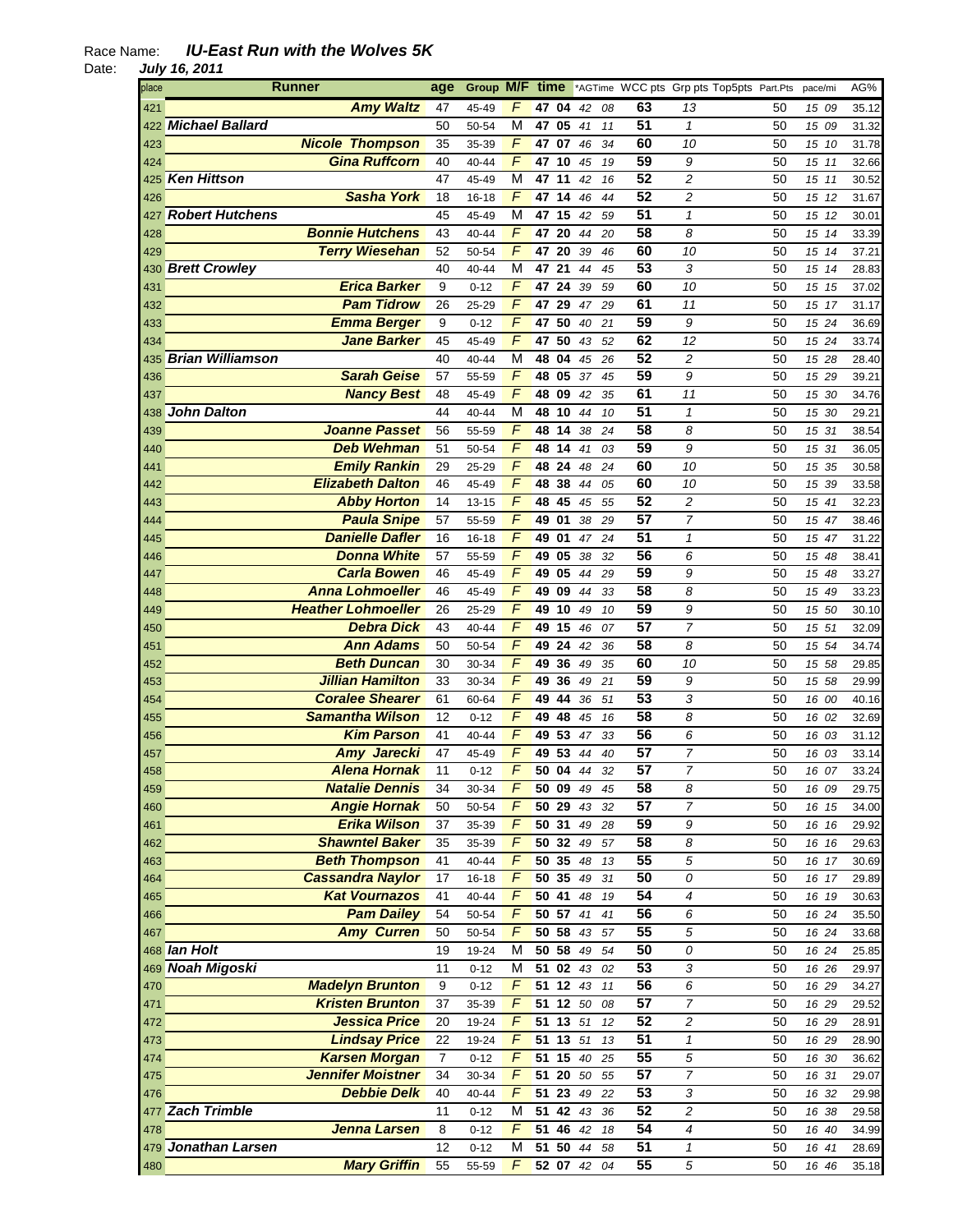| place | <b>Runner</b>              | age            | Group M/F |                | time                  |    |          |    |                 | *AGTime WCC pts Grp pts Top5pts Part.Pts |    | pace/mi  | AG%   |
|-------|----------------------------|----------------|-----------|----------------|-----------------------|----|----------|----|-----------------|------------------------------------------|----|----------|-------|
| 481   | <b>Kelly Clark</b>         | 34             | 30-34     | F              | 52 44 52              |    |          | 18 | 56              | 6                                        | 50 | 16 58    | 28.29 |
| 482   | <b>Beverley Clarke</b>     | 66             | 65-69     | F              | 52                    | 47 | 36       | 12 | 50              | 0                                        | 50 | 16 59    | 40.88 |
| 483   | <b>Debbie Morris</b>       | 49             | 45-49     | $\sqrt{2}$     | 52 47                 |    | 46       | 06 | 56              | 6                                        | 50 | 16 59    | 32.11 |
| 484   | Julie Garrett              | 48             | 45-49     | F              | 52 55                 |    | 46       | 48 | 55              | 5                                        | 50 | 17 02    | 31.63 |
| 485   | <b>Mandi Moning</b>        | 26             | 25-29     | $\overline{F}$ | $\overline{52}$ 58    |    | 52       | 58 | 58              | 8                                        | 50 | 17 03    | 27.94 |
|       | 486 Zach Moning            | 26             | 25-29     | M              | $\overline{52}$ 59    |    | 52       | 59 | 51              | $\mathbf{1}$                             | 50 | 17 03    | 24.35 |
| 487   | <b>Nancy Williamson</b>    | 42             | 40-44     | F              | 52 59                 |    | 50       | 05 | 52              | 2                                        | 50 | 17 03    | 29.55 |
|       | 488 Tristan Migoski        | 13             | $13 - 15$ | M              | 53 00                 |    | 47       | 08 | 51              | 1                                        | 50 | 17 04    | 27.37 |
| 489   | <b>Mandi Migoski</b>       | 42             | 40-44     | F              | 53 00                 |    | 50       | 06 | 51              | 1                                        | 50 | 17 04    | 29.54 |
| 490   | <b>Catherine Feliciano</b> | 47             | 45-49     | F              | 53 06                 |    | 47       | 32 | 54              | 4                                        | 50 | 17 05    | 31.13 |
| 491   | <b>Joyce Farmer</b>        | 52             | 50-54     | F              | 53 43                 |    | 45       | 08 | 54              | 4                                        | 50 | 17 17    | 32.79 |
| 492   | <b>Lauren Pitcher</b>      | 13             | 13-15     | $\overline{F}$ | $53$ 44               |    | 49<br>47 |    | 51              | $\mathbf{1}$                             | 50 | 17 18    | 29.73 |
| 493   | <b>Katina Shepherd</b>     | 37             | 35-39     | F              | 53 50                 |    | 52       | 43 | 56              | 6                                        | 50 | 17 20    | 28.07 |
| 494   | <b>Kelsey Davis</b>        | 15             | 13-15     | F              | 53 50                 |    | 51       | 25 | 50              | 0                                        | 50 | 17 20    | 28.79 |
| 495   | <b>Emily Wilson</b>        | 26             | 25-29     | $\overline{F}$ | 54 02                 |    | 54       | 02 | $\overline{57}$ | 7                                        | 50 | 17 23    | 27.39 |
| 496   | <b>Kimberly Davis</b>      | 22             | 19-24     | F              | 54 14                 |    | 54       | 14 | 50              | 0                                        | 50 | 17 27    | 27.29 |
| 497   | <b>Denise Covington</b>    | 52             | 50-54     | F              | $54$ 17               |    | 45       | 37 | 53              | 3                                        | 50 | 17 28    | 32.45 |
| 498   | <b>Kristy Porfidio</b>     | 51             | 50-54     | $\overline{F}$ | 54 17                 |    | 46       | 12 | 52              | 2                                        | 50 | 17 28    | 32.03 |
| 499   | <b>Jeff Harrison</b>       | 49             | 45-49     | M              | 54 17                 |    | 47       | 52 | 50              | 0                                        | 50 | 17 28    | 26.95 |
|       | <b>Rose Harrison</b>       | 45             |           | F              | 54 18                 |    |          |    | 53              | 3                                        | 50 |          |       |
| 500   | <b>Austin Harrison</b>     | 13             | 45-49     | M              |                       |    | 49       | 48 | 50              |                                          |    | 17 29    | 29.72 |
| 501   |                            |                | 13-15     | $\sqrt{2}$     | 54 19                 |    | 48       | 19 | 56              | 0                                        | 50 | 17 29    | 26.70 |
| 502   | <b>Angie Schultz</b>       | 26             | 25-29     |                | 54 23                 |    | 54       | 23 |                 | 6                                        | 50 | 17 30    | 27.21 |
|       | 503 Bryan Schultz          | 37             | 35-39     | M              | $\overline{54}$ 23 52 |    |          | 33 | 50              | 0                                        | 50 | 17 30    | 24.55 |
|       | 504 David Burroughs        | 30             | 30-34     | M              | 54 24                 |    | 54       | 16 | 51              | 1                                        | 50 | 17 31    | 23.77 |
| 505   | <b>Chrissy Burroughs</b>   | 28             | 25-29     | $\sqrt{ }$     | $\overline{54}$ 24    |    | 54<br>24 |    | $\overline{55}$ | 5                                        | 50 | 17 31    | 27.21 |
| 506   | <b>Jaime Shuler</b>        | 30             | 30-34     | $\sqrt{2}$     | 54                    | 43 | 54       | 42 | $\overline{55}$ | 5                                        | 50 | 17 37    | 27.06 |
|       | 507 Eric Schroeder         | 40             | 40-44     | M              | 55 13                 |    | 52<br>11 |    | 50              | 0                                        | 50 | 17 46    | 24.72 |
| 508   | <b>Kim Schroeder</b>       | 38             | 35-39     | $\sqrt{2}$     | $\overline{55}$ 13    |    | 53       | 46 | 55              | 5                                        | 50 | 17 46    | 27.53 |
| 509   | <b>Heidi Rhodus</b>        | 38             | 35-39     | $\overline{F}$ | 55 42                 |    | 54       | 14 | 54              | 4                                        | 50 | 17 56    | 27.29 |
| 510   | <b>Duretta Callahan</b>    | 38             | 35-39     | $\overline{F}$ | 55 42                 |    | 54       | 14 | 53              | 3                                        | 50 | 17 56    | 27.29 |
| 511   | <b>Diana Bertnick</b>      | 46             | 45-49     | F              | 55 49                 |    | 50       | 35 | 52              | 2                                        | 50 | 17 58    | 29.26 |
| 512   | <b>Yvona Wolfe</b>         | 61             | 60-64     | F              | 55 49                 |    | 41       | 22 | 52              | 2                                        | 50 | 17 58    | 35.78 |
| 513   | <b>Kasey Johnson</b>       | 8              | $0 - 12$  | F              | 55 58                 |    | 45       | 44 | 53              | 3                                        | 50 | 18 01    | 32.36 |
| 514   | <b>Tonya Johnson</b>       | 36             | 35-39     | F              | $\overline{55}$ 59    |    | 55       | 06 | 52              | 2                                        | 50 | 18 01    | 26.86 |
| 515   | <b>Teresa Mosier</b>       | 55             | 55-59     | F              | 56 04                 |    | 45       | 15 | 54              | 4                                        | 50 | 18 03    | 32.70 |
| 516   | <b>Tricia Chapman</b>      | 27             | 25-29     | F              | 56 07 56              |    |          | 07 | 54              | 4                                        | 50 | 18 04    | 26.37 |
| 517   | <b>Deanna Thomas</b>       | 42             | 40-44     | F              | $\overline{56}$ 09    |    | 53       | 04 | 50              | 0                                        | 50 | 18<br>04 | 27.89 |
| 518   | <b>Denise Snow</b>         | 58             | 55-59     | F              | 56 59                 |    | 44<br>07 |    | 53              | 3                                        | 50 | 18 20    | 33.55 |
| 519   | <b>Lillyan Dickerson</b>   | 6              | $0 - 12$  | F              | 57 13 43              |    | -22      |    | 52              | 2                                        | 50 | 18 25    | 34.13 |
|       | 520 Matt Dickerson         | 29             | 25-29     | M              | 57 13                 |    | 57       | 10 | 50              | 0                                        | 50 | 18 25    | 22.57 |
| 521   | <b>Jamie Mitchell</b>      | 28             | 25-29     | F              | 58 34 58              |    |          | 34 | 53              | 3                                        | 50 | 18 51    | 25.27 |
| 522   | <b>Madeline Ferrell</b>    | 59             | 55-59     | $\overline{F}$ | 58 53                 |    | $44\,$   | 56 | 52              | $\overline{c}$                           | 50 | 18 57    | 32.94 |
|       | 523 Terry Ferrell          | 63             | 60-64     | M              | 58, 53                |    | 46       | 07 | 52              | $\overline{c}$                           | 50 | 18 57    | 27.97 |
| 524   | <b>Kendra Jordan</b>       | 31             | 30-34     | F              | 59 40 59              |    |          | 35 | 54              | 4                                        | 50 | 19 12    | 24.84 |
| 525   | <b>Heather Farrar</b>      | 33             | 30-34     | F              | 59 41 59              |    | 22       |    | 53              | 3                                        | 50 | 19 13    | 24.93 |
| 526   | <b>Janis Eggers</b>        | 55             | 55-59     | F              | 61 00                 |    | 49       | 14 | 51              | 1                                        | 50 | 19 38    | 30.06 |
| 527   | <b>Jani Snyder</b>         | 47             | 45-49     | F              | 61 16 54              |    | 51       |    | 51              | 1                                        | 50 | 19 43    | 26.98 |
| 528   | <b>Veronica Decker</b>     | 50             | 50-54     | F              | 61 16 52              |    |          | 50 | 51              | $\mathbf{1}$                             | 50 | 19 43    | 28.01 |
| 529   | <b>Star Johnson</b>        | 55             | 55-59     | $\overline{F}$ | 62 10 50              |    | 11       |    | 50              | 0                                        | 50 | 20 01    | 29.49 |
| 530   | <b>Michelle King</b>       | 28             | 25-29     | $\sqrt{2}$     | 62 10 62              |    |          | 10 | 52              | $\overline{\mathbf{c}}$                  | 50 | 20 01    | 23.81 |
| 531   | <b>Emily Dickerson</b>     | 31             | 30-34     | F              | 62 31 62              |    | 26       |    | $\overline{52}$ | $\sqrt{2}$                               | 50 | 20 07    | 23.70 |
| 532   | <b>Avery Dickerson</b>     | $\overline{4}$ | $0 - 12$  | $\overline{F}$ | 62 31                 |    |          |    | 51              | $\mathbf{1}$                             | 50 | 20 07    | 0.00  |
| 533   | <b>Reagan Wilmot</b>       | 5              | $0 - 12$  | $\overline{F}$ | 63 36                 |    | 46<br>07 |    | 50              | 0                                        | 50 | 20 28    | 32.10 |
| 534   | <b>Grace Rodal</b>         | 61             | 60-64     | F              | 63 51 47              |    |          | 19 | 51              | 1                                        | 50 | 20 33    | 31.28 |
| 535   | <b>Hali Cartee</b>         | 33             | 30-34     | F              | 64 20                 |    | 63       | 59 | 51              | 1                                        | 50 | 20 42    | 23.13 |
|       | 536 Joshua Cartee          | 31             | 30-34     | M              | 64 21                 |    | 64       | 02 | 50              | 0                                        | 50 | 20 43    | 20.14 |
|       | 537 James Weigel           | 8              | $0 - 12$  | M              | 68 22 51              |    |          | 49 | 50              | 0                                        | 50 | 22 00    | 24.90 |
| 538   | <b>Kim Ladd</b>            | 47             | 45-49     | F              | 68 35 61              |    |          | 24 | 50              | 0                                        | 50 | 22 04    | 24.10 |
|       | 539 Paul Kriese            | 63             | 60-64     | M              | 68 35 53              |    |          | 43 | 51              | 1                                        | 50 | 22 04    | 24.02 |
| 540   | <b>Teffiny Clarkson</b>    | 30             | 30-34     | F              | 69 25 69 24           |    |          |    | 50              | 0                                        | 50 | 22 21    | 21.33 |